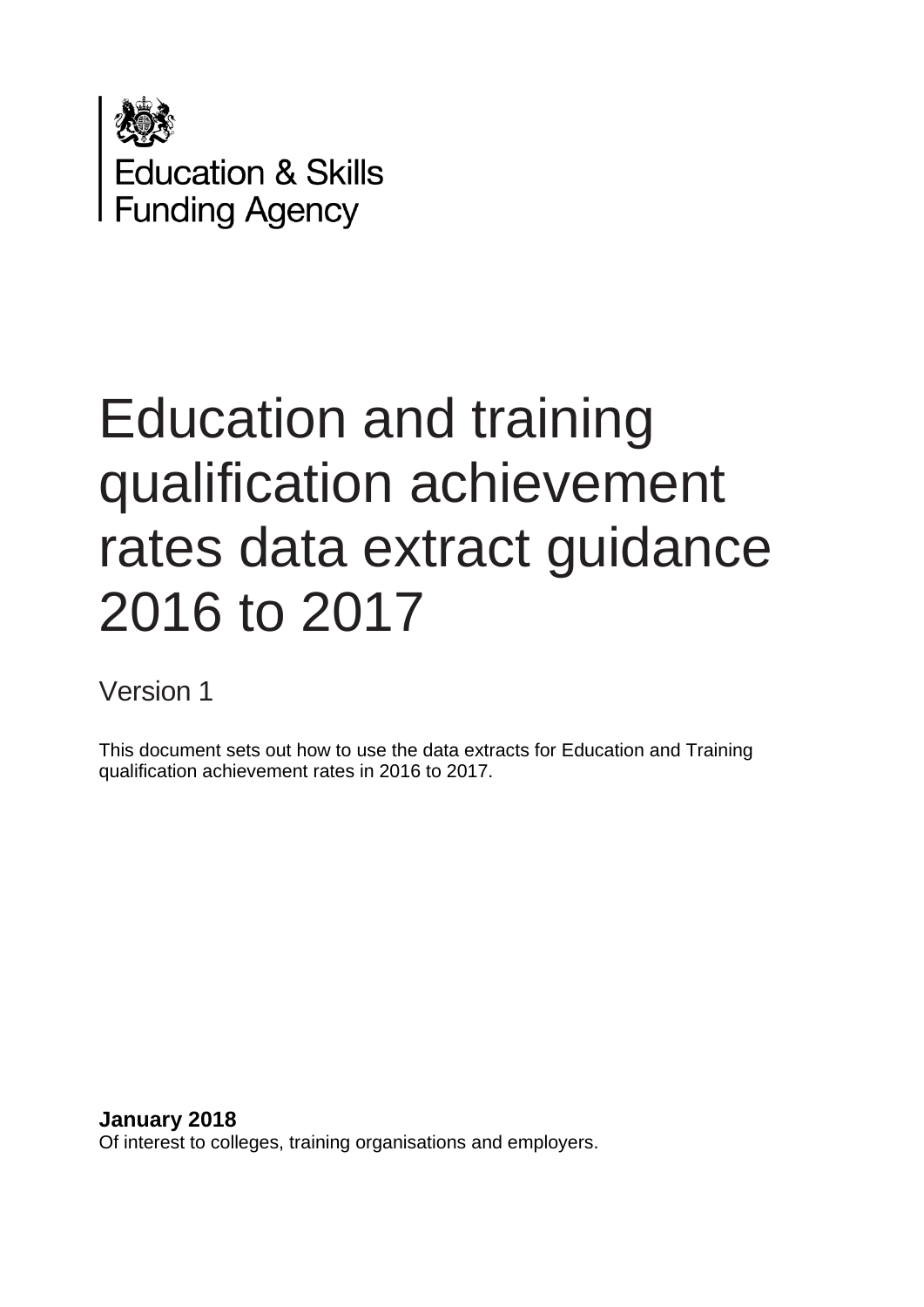## **Contents**

| Qualification achievement rate and minimum standards calculations4                   |
|--------------------------------------------------------------------------------------|
| Calculating qualification achievement rate, pass rate and retention rate percentages |
| Calculating the percentage of the cohort below the minimum standard threshold 5      |
|                                                                                      |
|                                                                                      |
| Learning aims excluded from qualification achievement rates10                        |
| Analysing Achievement Rates using an Excel Pivot Table 12                            |
| Updating the provider data extract files to replace codes with descriptions 12       |
|                                                                                      |
| Creating the achievement rate, pass rate and retention rate fields 13                |
| Showing the overall achievement, pass and retention rates in the pivot table 16      |
|                                                                                      |
|                                                                                      |
|                                                                                      |
| Showing the leavers below minimum standards threshold in the pivot table20           |
| Showing the percentage below minimum standards threshold in the pivot table 20       |
|                                                                                      |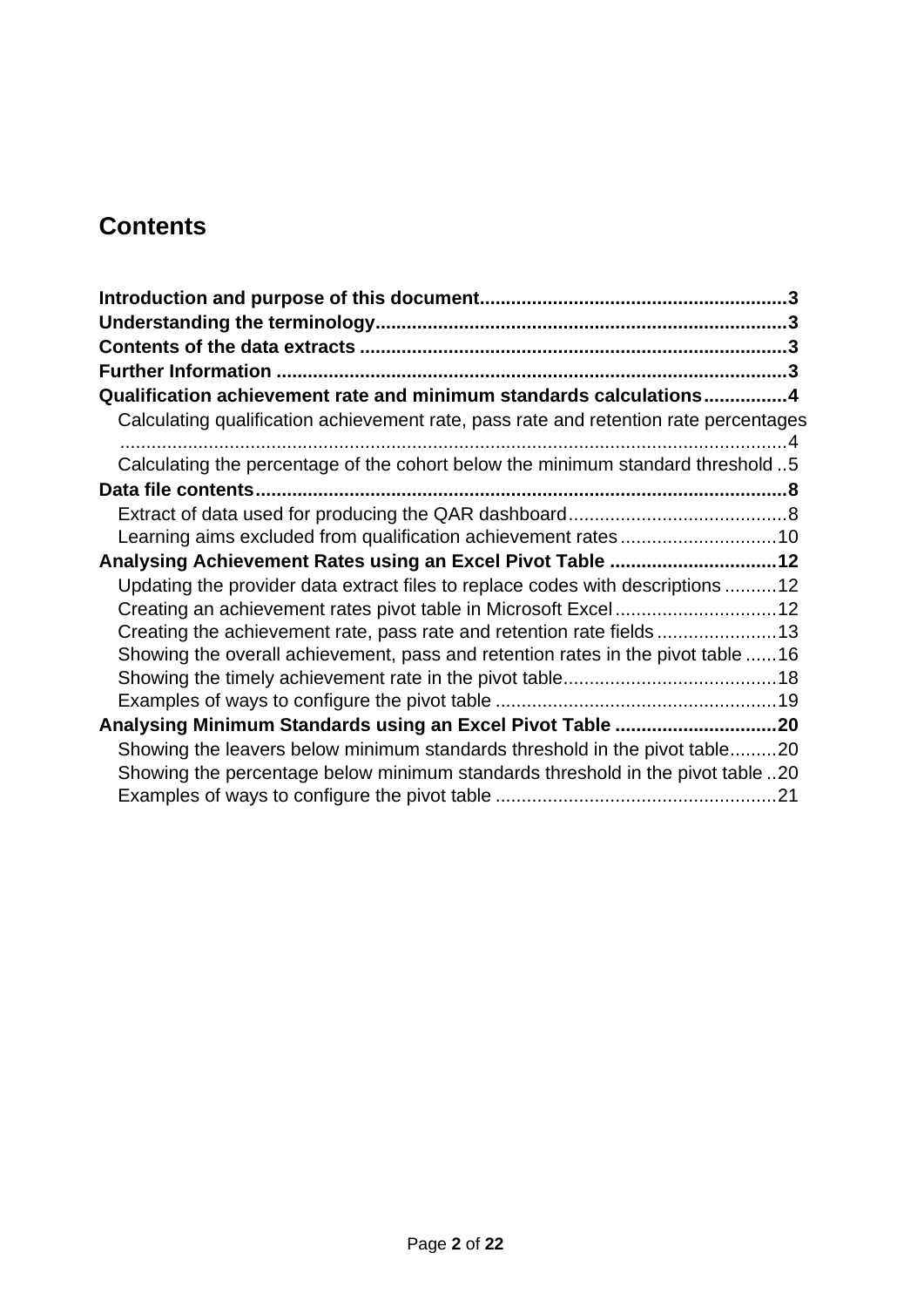## <span id="page-2-0"></span>**Introduction and purpose of this document**

- 1. This document provides information about the 2016 to 2017 education and training qualification achievement rate (QAR) provider data extracts ('data extracts').
- 2. It explains how the data extracts can be used to show achievement rates, pass rates and retention rates to match those in the achievement rates dashboard. It also provides information about how the data is generated.
- 3. This document should be read alongside the [QAR specification](https://www.gov.uk/government/publications/sfa-qualification-achievement-rates-2016-to-2017) and the [Education](https://www.gov.uk/government/publications/sfa-qualification-achievement-rates-2016-to-2017)  [and Training qualification achievement rates specification 2016 to 2017](https://www.gov.uk/government/publications/sfa-qualification-achievement-rates-2016-to-2017) document which give more information about QARs and MS.

## <span id="page-2-1"></span>**Understanding the terminology**

- 4. The terms 'we' and 'ESFA' refer to the 'Education and Skills Funding Agency' and associated staff.
- 5. When we refer to 'you' or 'providers', this includes colleges, training organisations, local authorities and employers that receive funding from us to deliver education and training.

## <span id="page-2-2"></span>**Contents of the data extracts**

- 6. The data extracts are available for each education and training provider that receives funding from us for the last 5 years, and had learners that were expected to complete, or that actually completed, between 2014 to 2015 and 2016 to 2017.
- 7. You can download your own data extracts, in a zipped file, from the Hub. The zipped file contains:
	- i. A file containing details of all your education and training that were expected to complete, or that actually completed, between 2014 to 2015 and 2016 to 2017, that are **included** in the QAR calculations.
	- ii. A file containing details for all your apprenticeships that were expected to complete, or that actually completed, between 2014 to 2015 and 2016 to 2017, but were **excluded** from the QAR calculations.

## <span id="page-2-3"></span>**Further Information**

8. If you need more information you can phone the service desk on 0370 267 0001 or email [sde.servicedesk@education.gov.uk.](mailto:sde.servicedesk@education.gov.uk) We have published a form for you to use to inform us of data you have queries with. This can be found on the [QAR and](https://www.gov.uk/government/collections/qualification-achievement-rates-and-minimum-standards)  [MS collections page.](https://www.gov.uk/government/collections/qualification-achievement-rates-and-minimum-standards)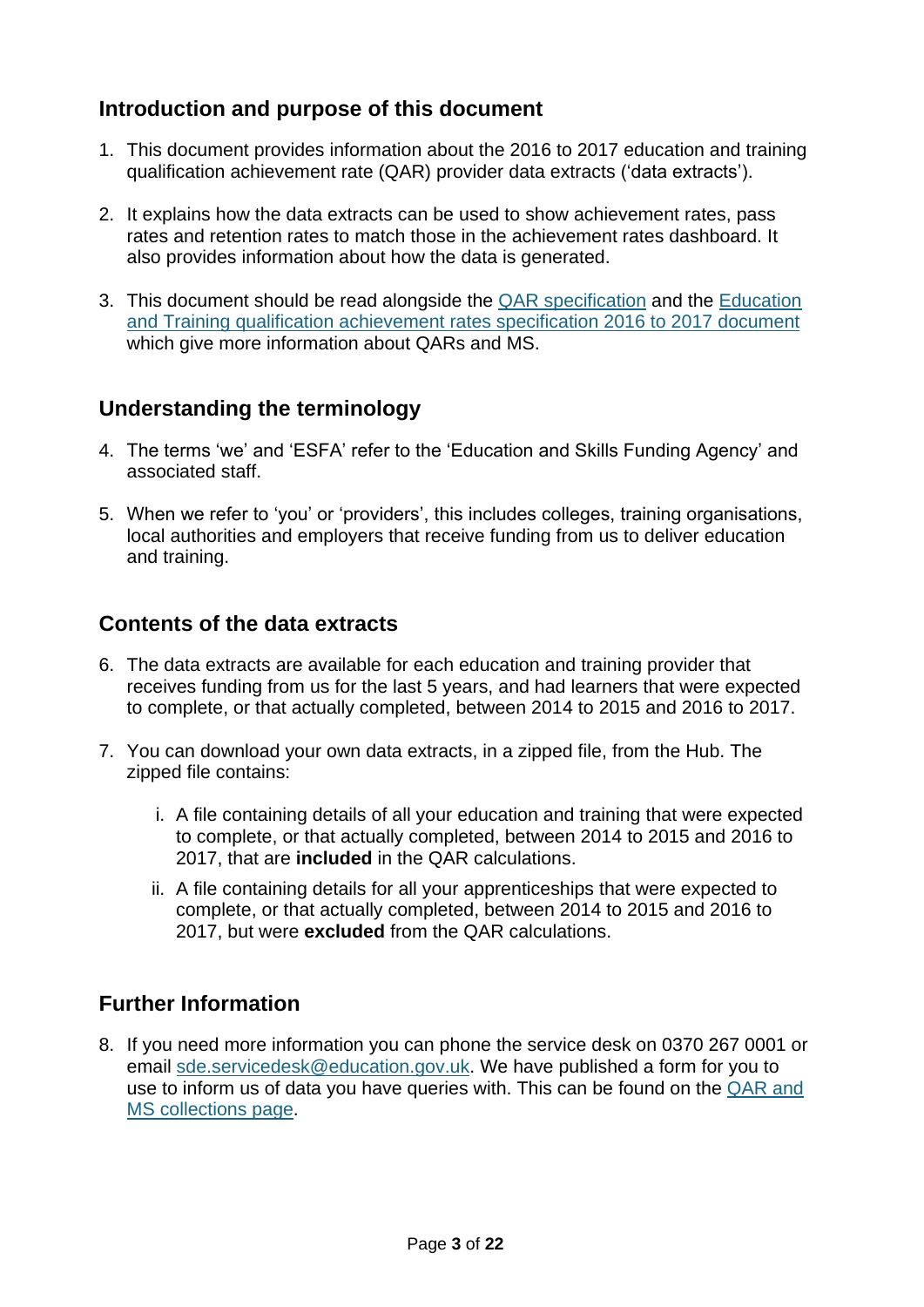## <span id="page-3-0"></span>**Qualification achievement rate and minimum standards calculations**

#### <span id="page-3-1"></span>**Calculating qualification achievement rate, pass rate and retention rate percentages**

- 9. Full details on the calculations are in the [Education and Training qualification](https://www.gov.uk/government/publications/sfa-qualification-achievement-rates-2016-to-2017)  [achievement rates specification 2016 to 2017](https://www.gov.uk/government/publications/sfa-qualification-achievement-rates-2016-to-2017) document.
- 10.The calculation for the **overall** QAR in the data extract for a hybrid end year (Hybrid\_End\_Year) is:

Number of learning aims where Overall Achiever  $= 1$ and QAR\_Status\_Overall = 'QAR Inclusions'

 $\overline{\phantom{0}}$  X 100

Number of learning aims where Overall Leaver  $= 1$ and QAR\_Status\_Overall = 'QAR Inclusions'

11.The calculation for the **overall pass rate** percentage in the data extract for a hybrid end year (Hybrid End Year) is:

> Number of learning aims where Overall\_Achiever  $= 1$ and QAR\_Status\_Overall = 'QAR Inclusions'

<u>and the set of the set of the set of the set of the set of the set of the set of the set of the set of the set of the set of the set of the set of the set of the set of the set of the set of the set of the set of the set </u>

Number of learning aims where Overall Completer  $= 1$ and QAR\_Status\_Overall = 'QAR Inclusions'

12.The calculation for the **overall retention rate** percentage in the data extract for a hybrid end year (Hybrid\_End\_Year) is:

> Number of learning aims where Overall Completer  $= 1$ and QAR\_Status\_Overall = 'QAR Inclusions'

<u>and the set of the set of the set of the set of the set of the set of the set of the set of the set of the set of the set of the set of the set of the set of the set of the set of the set of the set of the set of the set </u>

 Number of learning aims where Overall\_Leaver = 1 and QAR\_Status\_overall = 'QAR Inclusions'

13.The calculation for the **timely** QAR in the data extract for an expected end year (Expected\_End\_Year) is:

> Number of learning aims where  $Timely_$  Achiever = 1 and QAR\_Status\_Timely = 'QAR Inclusions'

> > $- X 100$

Number of learning aims where Timely Leaver  $= 1$ and QAR\_Status\_Timely = 'QAR Inclusions'

14.The pass rate and retention rate are not calculated for the timely measure.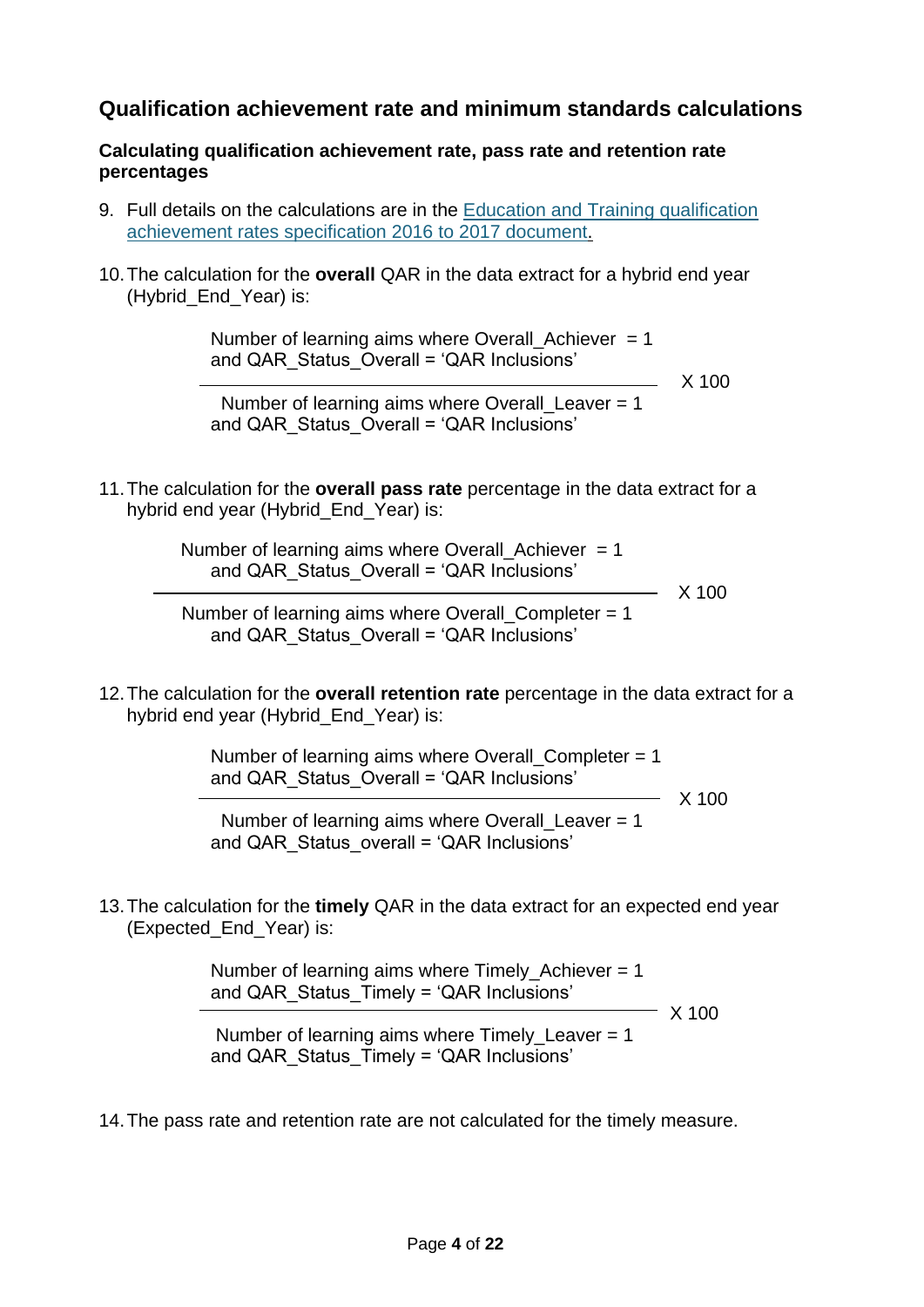### <span id="page-4-0"></span>**Calculating the percentage of the cohort below the minimum standard threshold**

- 15.Full details on the calculations are given in the [Education and Training qualification](https://www.gov.uk/government/publications/sfa-qualification-achievement-rates-2016-to-2017)  [achievement rates specification 2016 to 2017](https://www.gov.uk/government/publications/sfa-qualification-achievement-rates-2016-to-2017) document.
- 16.If the 19+ age band's QAR of a learning aim reference is below the minimum standard threshold, all the cohort for that learning aim reference are classified as being below the minimum standards threshold. The cohort number and the QAR are highlighted in red in the minimum standards aim details page of the QAR dashboard. An example of this is shown below.

| Minimum Standards Aims by Qualification Type                              |          |                                                       |                  |        |                                                   |    |  |  |
|---------------------------------------------------------------------------|----------|-------------------------------------------------------|------------------|--------|---------------------------------------------------|----|--|--|
| 2016/17<br>Values deemed below the Minimum Standards are displayed in red |          |                                                       |                  |        |                                                   |    |  |  |
|                                                                           |          |                                                       | Provider<br>Rate | Cohort | Cohort Below<br>Minimum<br>Standards<br>Threshold |    |  |  |
| Award                                                                     | 50062268 | Award in IT User Skills (ECDL Essentials) (ITQ) (QCF) | 73.8%            | 42     |                                                   | 42 |  |  |
|                                                                           | 60106335 | ECDL Award in IT User Skills (QCF)                    | 85.7%            | 7      |                                                   | 0  |  |  |
|                                                                           | 60126309 | Award in Bookkeeping (QCF)                            | 75.0%            | 4      |                                                   |    |  |  |

- 17.The cohorts below the minimum standard threshold are added together to give a figure for the total cohort below the minimum standards threshold.
- 18.The percentage of the cohort below the minimum standard threshold is:

The total cohort below the minimum standard threshold X 100 The total cohort for the provider

- 19.The percentage of the cohort below the minimum standard threshold is then compared to the minimum standards tolerance level, which is 40%.
- 20.If the percentage of the cohort below the minimum standard threshold is equal to or greater than the minimum standards tolerance, the provider's provision is below minimum standards and there may be formal intervention by us, as set out in the [Approach to Intervention process.](https://www.gov.uk/guidance/16-to-19-education-accountability)
- 21.When provision is below minimum standards, the total percentage of the cohort below the minimum standards threshold highlighted in red on the summary page of the QAR dashboard. An example of this is shown below.

| Minimum Standards               | Cohort | <b>Below</b><br>Threshold | % Below<br>Threshold |
|---------------------------------|--------|---------------------------|----------------------|
| <b>Apprenticeships</b>          | 1,562  | 658                       | 42.1%                |
| <b>Education &amp; Training</b> | 8,294  | 4875                      | $$58.7\%$            |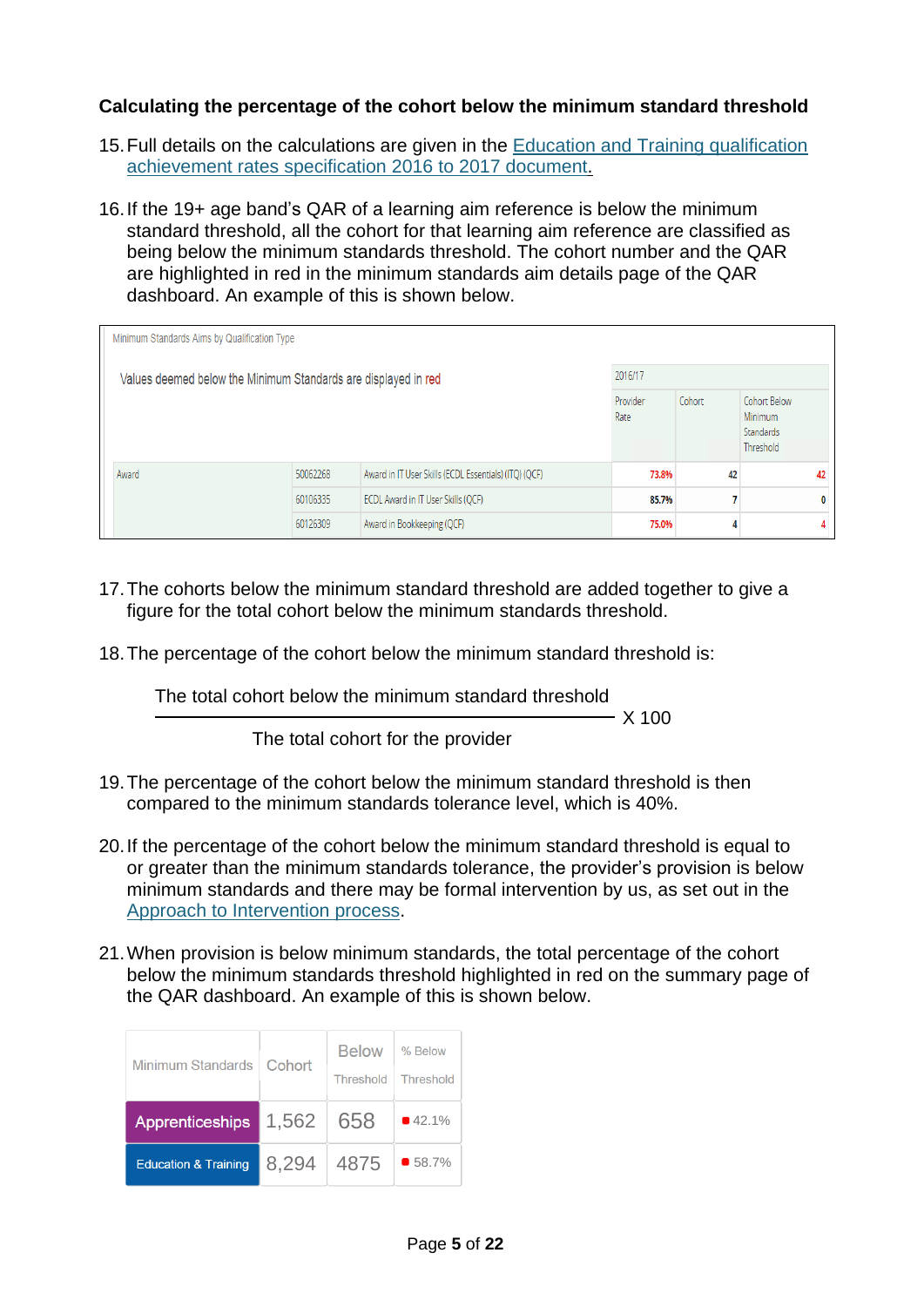22.These calculations are illustrated in the two scenarios below.

In these scenarios, a training provider only delivers three level 2 qualifications:

- 50098160: Diploma in Vehicle Fitting Principles (QCF)
- 50098184: Diploma in Light Vehicle Maintenance and Repair Principles (QCF)
- 50098366: NVQ Diploma in Performing Engineering Operations (QCF)

**Scenario 1** – The percentage of the cohort below the minimum standards threshold is less than the minimum standards tolerance.

|                              |         |                                     |                                                                     | <b>Overall</b> |              |                                                                                               |
|------------------------------|---------|-------------------------------------|---------------------------------------------------------------------|----------------|--------------|-----------------------------------------------------------------------------------------------|
|                              |         |                                     |                                                                     |                | 2016 to 2017 |                                                                                               |
| Qualification<br><b>Type</b> | Level   | Learning<br>Aim<br><b>Reference</b> | <b>Learning Aim Title</b>                                           | QAR            |              | <b>Provider Cohort Cohort Below</b><br><b>Minimum</b><br><b>Standards</b><br><b>Threshold</b> |
| Diploma                      | Level 2 | 50098160                            | Diploma in Vehicle Fitting Principles<br>(QCF)                      | 51.3%          | 401          | 40                                                                                            |
| Diploma                      | Level 2 | 50098184                            | Diploma in Light Vehicle Maintenance<br>and Repair Principles (QCF) | 73.6%          | 111          |                                                                                               |
| Diploma                      | Level 2 | 50098366                            | NVQ Diploma in Performing Engineering<br>Operations (QCF)           | 85.3%          | 56           |                                                                                               |
| <b>TOTAL</b>                 |         |                                     |                                                                     |                | 207          |                                                                                               |

In this scenario, the QAR of only one of the three learning aim references (50098160: Diploma in Vehicle Fitting Principles) falls below the minimum standard threshold for Diplomas, which is 70%.

The cohort for this learning aim (of 40) are classified as the cohort below the minimum standards threshold.

The percentage of the cohort below the minimum standards for this provider is:

The total cohort below the minimum standard threshold

 $- X 100$ 

The total cohort for the provider

The percentage is equal to 40 divided by 207, which is 19.3%.

The percentage of the provider's provision that is below the minimum standards threshold is less than the minimum standard tolerance of 40%, so we will take no action.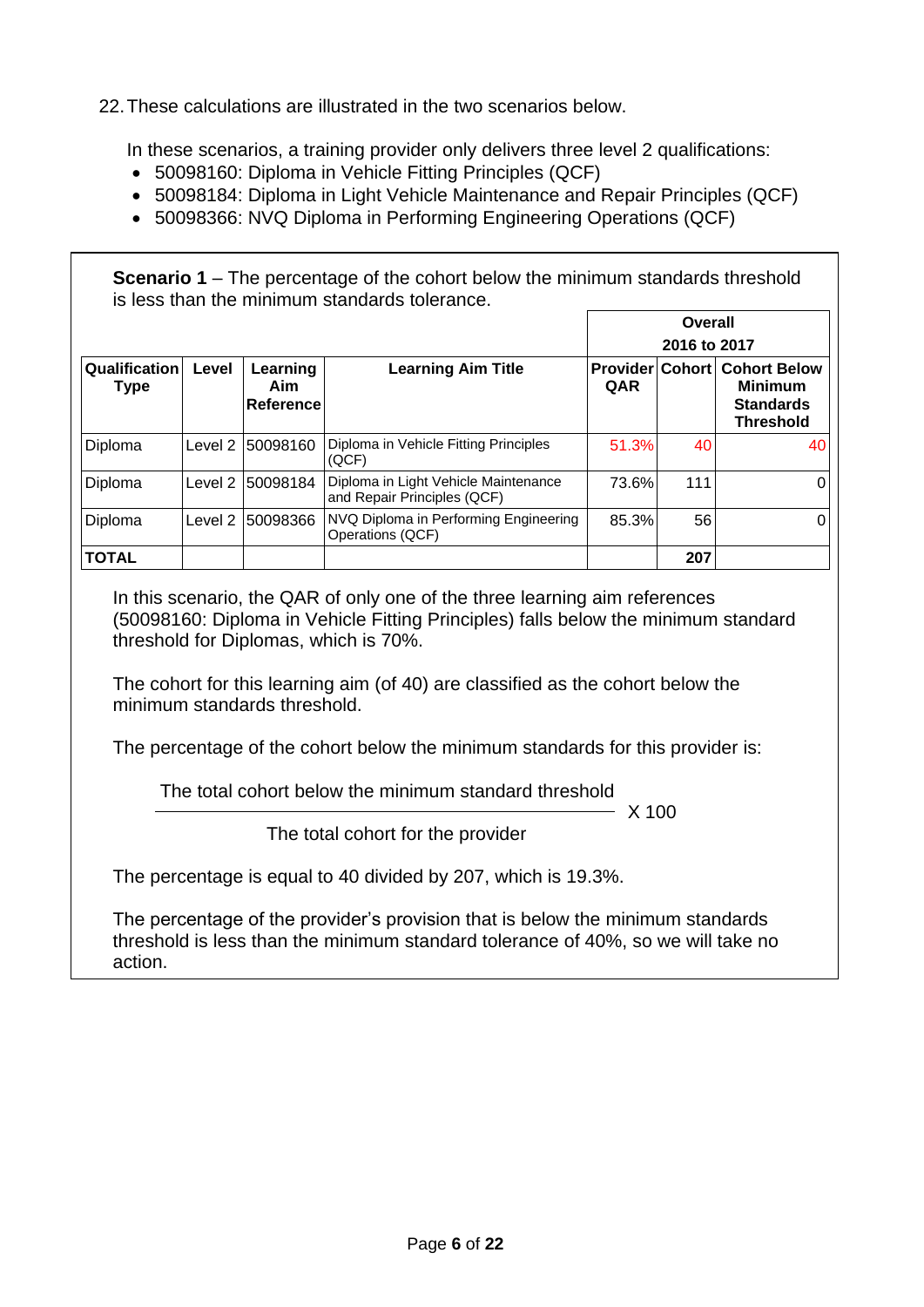**Scenario 2** – The percentage of the cohort below the minimum standards threshold is more than the minimum standards tolerance.

|                              |         |                              |                                                                     |       | Overall      |                                                                                               |
|------------------------------|---------|------------------------------|---------------------------------------------------------------------|-------|--------------|-----------------------------------------------------------------------------------------------|
|                              |         |                              |                                                                     |       | 2016 to 2017 |                                                                                               |
| Qualification<br><b>Type</b> | Level   | Learning<br>Aim<br>Reference | <b>Learning Aim Title</b>                                           | QAR   |              | <b>Provider Cohort Cohort Below</b><br><b>Minimum</b><br><b>Standards</b><br><b>Threshold</b> |
| Diploma                      |         | Level 2 50098160             | Diploma in Vehicle Fitting Principles<br>(QCF)                      | 51.3% | 40           | 40                                                                                            |
| Diploma                      | Level 2 | 50098184                     | Diploma in Light Vehicle Maintenance<br>and Repair Principles (QCF) | 73.6% | 111          | 0                                                                                             |
| Diploma                      | Level 2 | 150098366                    | NVQ Diploma in Performing<br><b>Engineering Operations (QCF)</b>    | 65.3% | 56           | 56                                                                                            |
| <b>TOTAL</b>                 |         |                              |                                                                     |       | 207          |                                                                                               |

In this scenario, the QAR of two of the three learning aim references (50098160: Diploma in Vehicle Fitting Principles and 50098366: NVQ Diploma in Performing Engineering Operations) fall below the minimum standard threshold for Diplomas, which is 70%.

The cohort for these learning aims (of 96) are classified as cohort below the minimum standards threshold.

The percentage of the cohort below the minimum standards for this provider is:

The total cohort below the minimum standard threshold

 $- X 100$ 

The total cohort for the provider

The percentage is equal to 96 divided by 207, which is 46.4%.

The percentage of the provider's provision that is below the minimum standards threshold is more than the minimum standard tolerance of 40%, so we will take action as set out in the [Approach to Intervention process.](file:///C:/Users/koyeneye/AppData/Local/Microsoft/Windows/INetCache/AppData/Local/Microsoft/Windows/INetCache/AppData/Local/Microsoft/Windows/INetCache/Content.Outlook/E2A1R600/the%20QAR%20of%20an%20apprenticeship%20level%20of%20an%20apprenticeship%20is%20below%20the%20minimum%20standard%20threshold,%20all%20the%20cohort%20for%20that%20apprenticeship%20level%20and%20apprenticeship%20are%20classified%20as%20being%20below%20the%20minimum%20standards%20threshold.%20The%20cohort%20and%20the%20QAR%20are%20highlighted%20in%20red%20in%20the%20minimum%20standards%20details%20tab%20of%20the%20QAR%20dashboard.)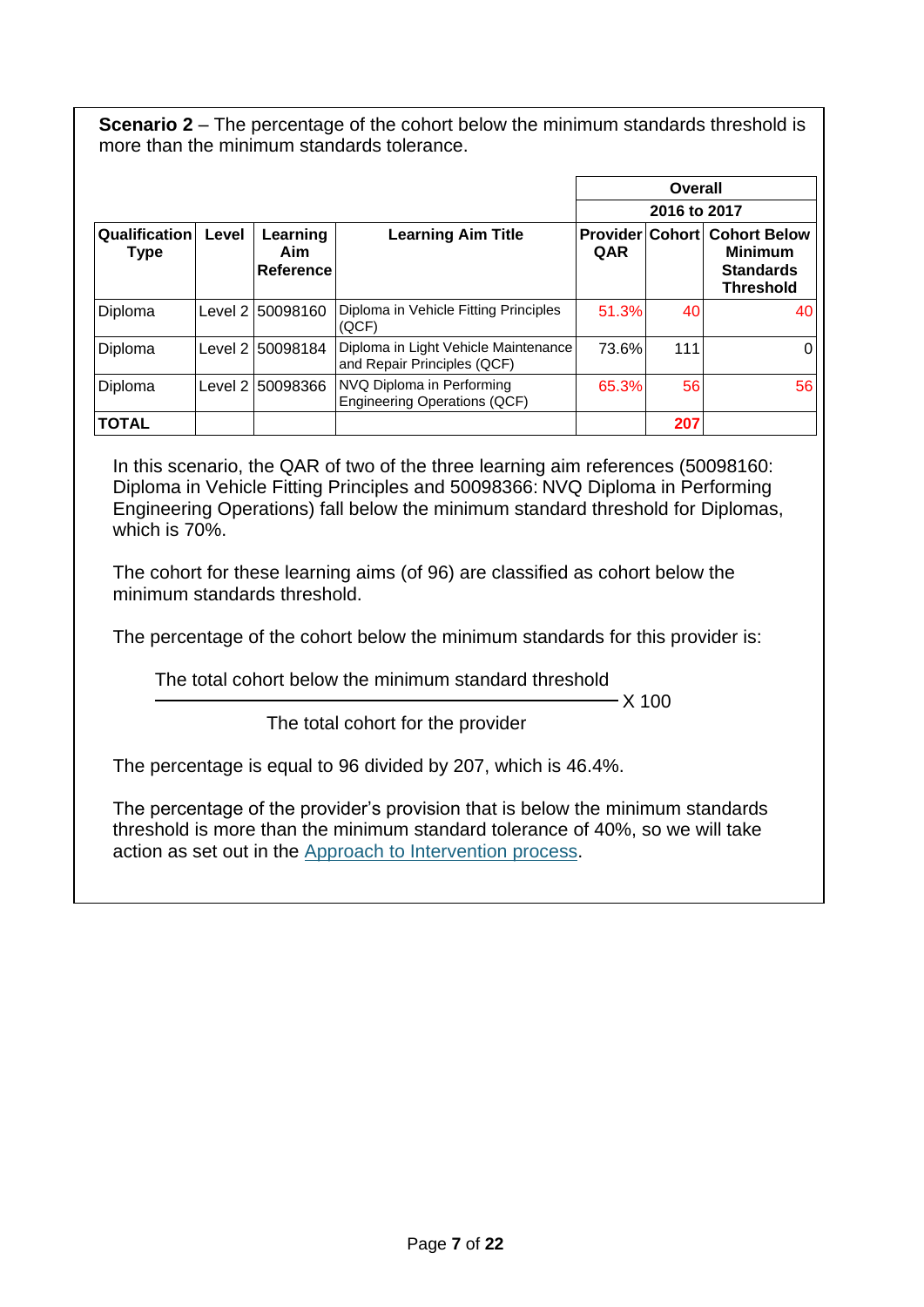## <span id="page-7-0"></span>**Data file contents**

## <span id="page-7-1"></span>**Extract of data used for producing the QAR dashboard**

- 23.The data used to calculate and report on QARs is provided as a CSV file. The file contains all your learning aims that are included in the QAR dashboard.
- 24.The main extract file for 2016 to 2017 will contain the following fields please refer to the [Education and Training qualification achievement rates specification 2016 to](https://www.gov.uk/government/publications/sfa-qualification-achievement-rates-2016-to-2017)  [2017 document](https://www.gov.uk/government/publications/sfa-qualification-achievement-rates-2016-to-2017) for description details.

| <b>Main extract field names</b> | <b>Technical specification data item name</b> |
|---------------------------------|-----------------------------------------------|
| Provision_Type                  | Provision_Type                                |
| CL_WPL                          | CL WPL                                        |
| <b>UKPRN</b>                    | <b>UKPRN</b>                                  |
| UKPRN_Orig                      | UKPRN_Orig                                    |
| Learner_Reference               | LearnRefNumber                                |
| <b>ULN</b>                      | <b>ULN</b>                                    |
| Academic_Year                   | Year                                          |
| Data_Source                     | Datasource                                    |
| Age_Group                       | Age_Band                                      |
| Age_31AugStYr                   | Age_31AugStYr                                 |
| Age_Aim_Start                   | D_AgeAimStart                                 |
| Ethnicity                       | Ethnicity                                     |
| <b>Sex</b>                      | Sex                                           |
| Learning_Difficulties           | <b>LLDDHealthProb</b>                         |
| PrimaryLLDD                     | PrimaryLLDD                                   |
| Free_Meals                      | FreeMeals                                     |
| EFA_Direct_Funded               | EFA_Direct_Funded                             |
| PriorAttain                     | PriorAttain                                   |
| Completion_Status               | CompStatus                                    |
| Learning_Outcome                | Outcome                                       |
| Outcome_Grade                   | OutGrade                                      |
| Withdrawal_Reason               | WithdrawalReason                              |
| Achievement_Rate_Status         | D_AchieveRateStatus                           |
| Employment_Outcome_Code         | EmpOutcome                                    |
| Overdue_Continuing_Aim          | Overdue_Continuing_Aim                        |
| Overdue Planned Break           | Overdue_Planned_Break                         |
| Software_Supplier_Aim_ID        | SWSupAimID                                    |
| Learning_Aim_Reference          | LearnAimRef                                   |
| Learning_Aim_Description        | LearnAimRefTitle                              |
| Learning_Aim_Type               | LearnAimRefType                               |
| Programme_Type                  | ProgType                                      |
| Aim_Type                        | AimType                                       |
| Map_Code                        | <b>SuccessRateMapCode</b>                     |
| Map_Code_Desc                   | SuccessRateMapCodeDesc                        |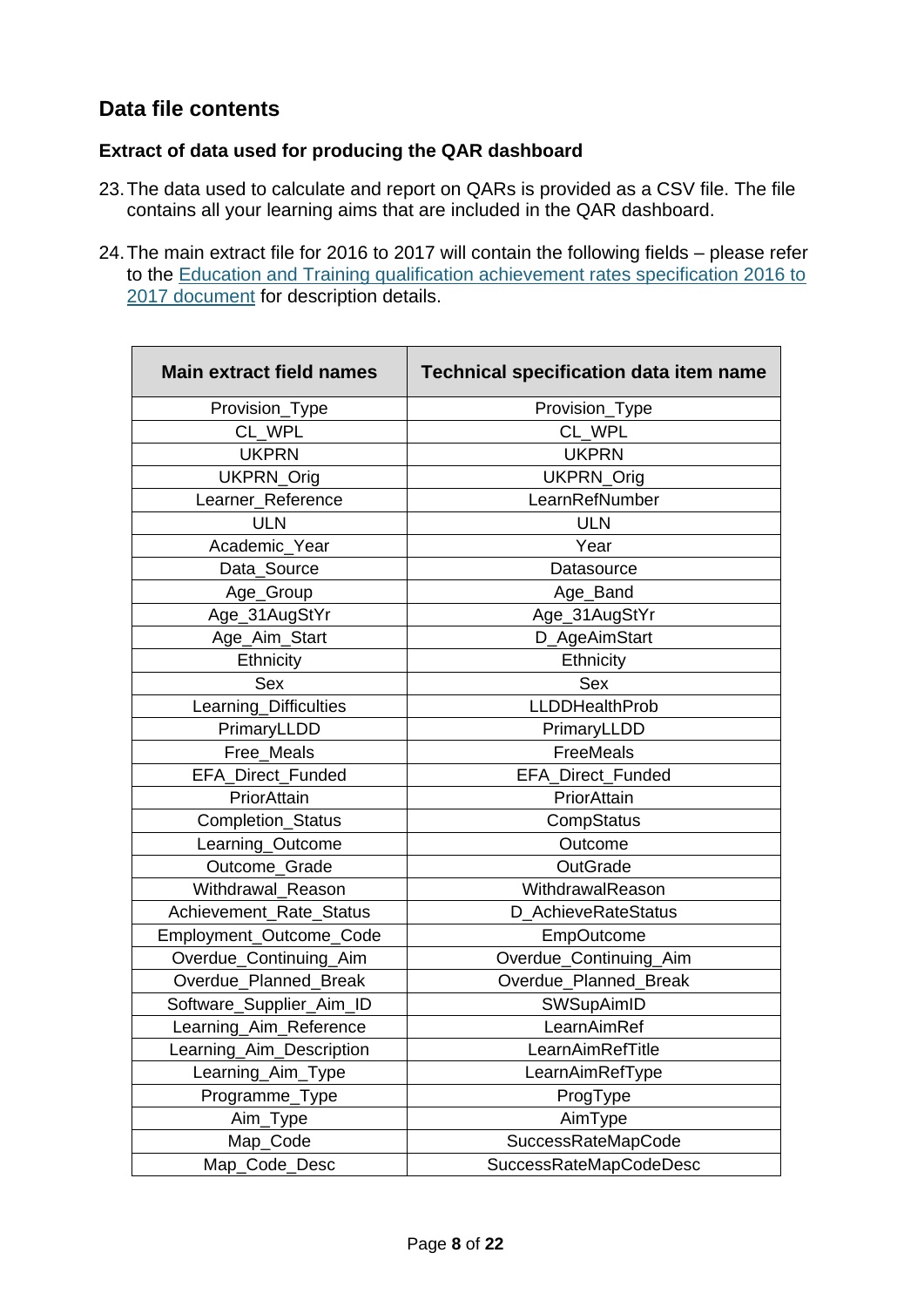| <b>Main extract field names</b> | <b>Technical specification data item name</b> |
|---------------------------------|-----------------------------------------------|
| Notional NVQ Level              | NotionalNVQLevel                              |
| Qualification_Type              | Qualification_Type                            |
| Maths_English                   | Maths_English                                 |
| Awarding_Organisation_Code      | AwardingOrgCode                               |
| <b>Basic Skills</b>             | <b>BasicSkills</b>                            |
| Basic_Skills_Type               | BasicSkillsType                               |
| Report_Level                    | Report_Level                                  |
| Full_Level_2                    | D FullLevel2                                  |
| Full_Level_3                    | D FullLevel3                                  |
| Sector_Subject_Area_Tier_1      | SectorSubjectAreaTier1                        |
| Sector_Subject_Area_Tier_2      | SectorSubjectAreaTier2                        |
| Subcontractor_UKPRN             | Subcontractor UKPRN                           |
| Subcontractor Name              | Subcontractor Name                            |
| Learner_Home_Postcode           | L PriorPcode                                  |
| Learner_Home_Region             | L_PriorPcode_GOR                              |
| Learner_Home_LA                 | L_PriorPcode_LocalAuthority                   |
| Delivery_Location_Postcode      | <b>DelLocPostCode</b>                         |
| Delivery_Region                 | DelLocPostCode_GOR                            |
| Delivery_LA                     | DelLocPostCode_LocalAuthority                 |
| Year_Aim_Submitted              | YearAimSubmitted                              |
| Learning_Start_Date             | LearnStartDate                                |
| Learning_Planned_End_Date       | LearnPlanEndDate                              |
| Learning_Actual_End_Date        | LearnActEndDate                               |
| Actual_End_Year                 | P_Actendyr                                    |
| Expected_End_Year               | P_Expendyr                                    |
| Hybrid_End_Year                 | P_Hybridendyr                                 |
| Start Year                      | P_Startyr                                     |
| Overall Leaver                  | P_Count_Overall                               |
| Overall_Achiever                | P_Ach_Overall                                 |
| Overall_Completer               | P Complete Overall                            |
| Leaver_Below_MS_Threshold       | LearnAimBelowMS                               |
| Timely_Leaver                   | P Count Timely                                |
| Timely_Achiever                 | P_Ach_Timely                                  |
| <b>QAR_Status_Overall</b>       |                                               |
| QAR_Status_Timely               |                                               |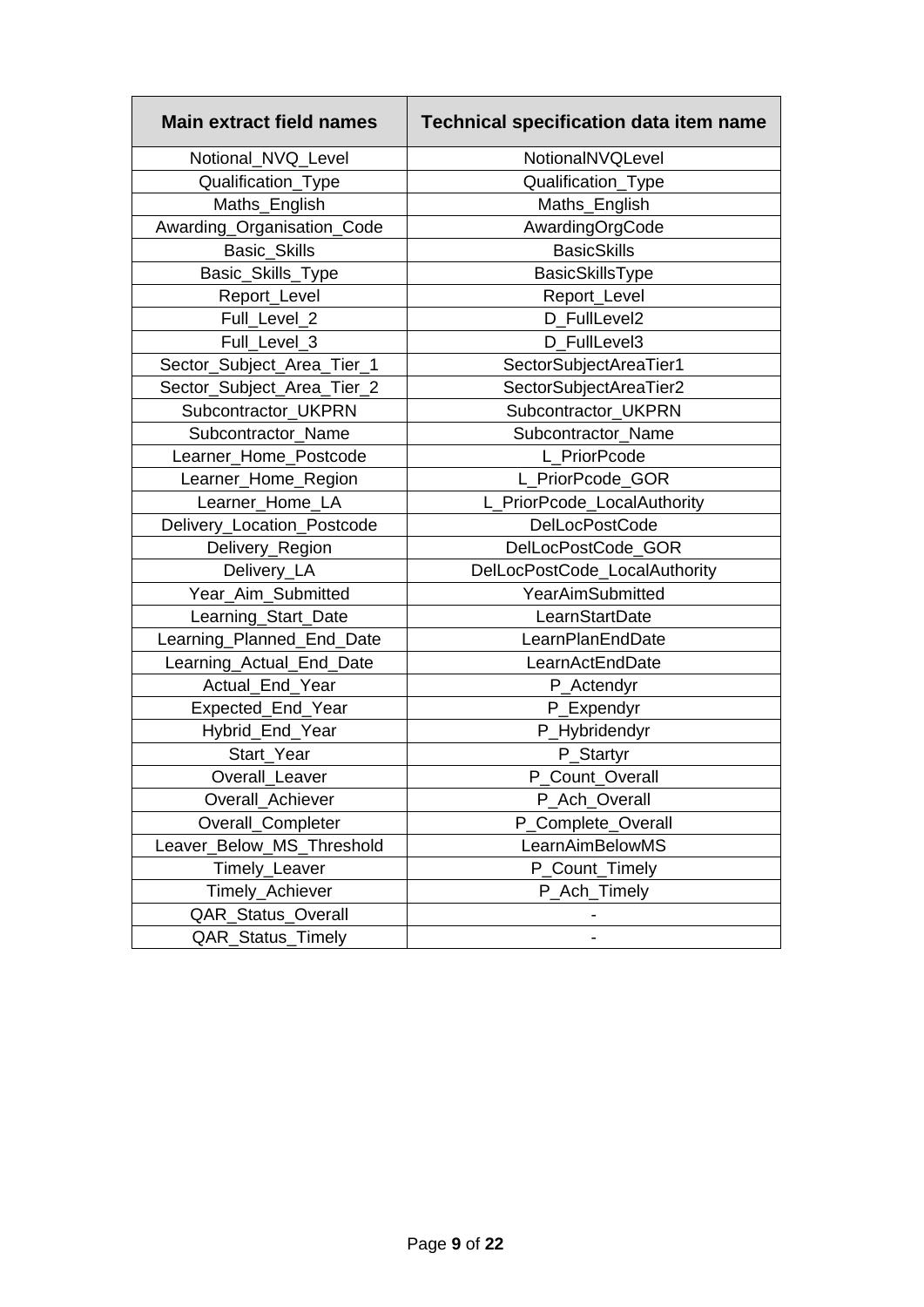## <span id="page-9-0"></span>**Learning aims excluded from qualification achievement rates**

25.The data not used to calculate QARs is provided as a CSV file. The file contains all the learning aims that are not included in the QAR calculations. The file contains the following data fields.

| <b>Exclusion extract field name</b> | <b>Technical specification data item</b> |
|-------------------------------------|------------------------------------------|
| Provision_Type                      | Provision_Type                           |
| CL WPL                              | CL WPL                                   |
| <b>UKPRN</b>                        | <b>UKPRN</b>                             |
| UKPRN_Orig                          | UKPRN_Orig                               |
| Learner_Reference                   | LearnRefNumber                           |
| <b>ULN</b>                          | <b>ULN</b>                               |
| Academic Year                       | Year                                     |
| Data_Source                         | Datasource                               |
| Age_Group                           | Age_Band                                 |
| Age_31AugStYr                       | Age_31AugStYr                            |
| Age_Aim_Start                       | D_AgeAimStart                            |
| Ethnicity                           | Ethnicity                                |
| <b>Sex</b>                          | <b>Sex</b>                               |
| Learning_Difficulties               | <b>LLDDHealthProb</b>                    |
| PrimaryLLDD                         | PrimaryLLDD                              |
| Free_Meals                          | FreeMeals                                |
| EFA_Direct_Funded                   | EFA_Direct_Funded                        |
| PriorAttain                         | PriorAttain                              |
| Completion_Status                   | CompStatus                               |
| Learning_Outcome                    | Outcome                                  |
| Outcome_Grade                       | OutGrade                                 |
| Withdrawal_Reason                   | WithdrawalReason                         |
| Achievement_Rate_Status             | D AchieveRateStatus                      |
| Employment_Outcome_Code             | <b>EmpOutcome</b>                        |
| Overdue_Continuing_Aim              | Overdue_Continuing_Aim                   |
| Overdue_Planned_Break               | Overdue_Planned_Break                    |
| Software_Supplier_Aim_ID            | SWSupAimID                               |
| Learning_Aim_Reference              | LearnAimRef                              |
| Learning_Aim_Description            | LearnAimRefTitle                         |
| Learning_Aim_Type                   | LearnAimRefType                          |
| Programme_Type                      | ProgType                                 |
| Aim_Type                            | AimType                                  |
| Map_Code                            | SuccessRateMapCode                       |
| Map_Code_Desc                       | <b>SuccessRateMapCodeDesc</b>            |
| Notional_NVQ_Level                  | NotionalNVQLevel                         |
| Qualification_Type                  | Qualification_Type                       |
| Maths_English                       | Maths_English                            |
| Awarding_Organisation_Code          | AwardingOrgCode                          |
| Basic_Skills                        | <b>BasicSkills</b>                       |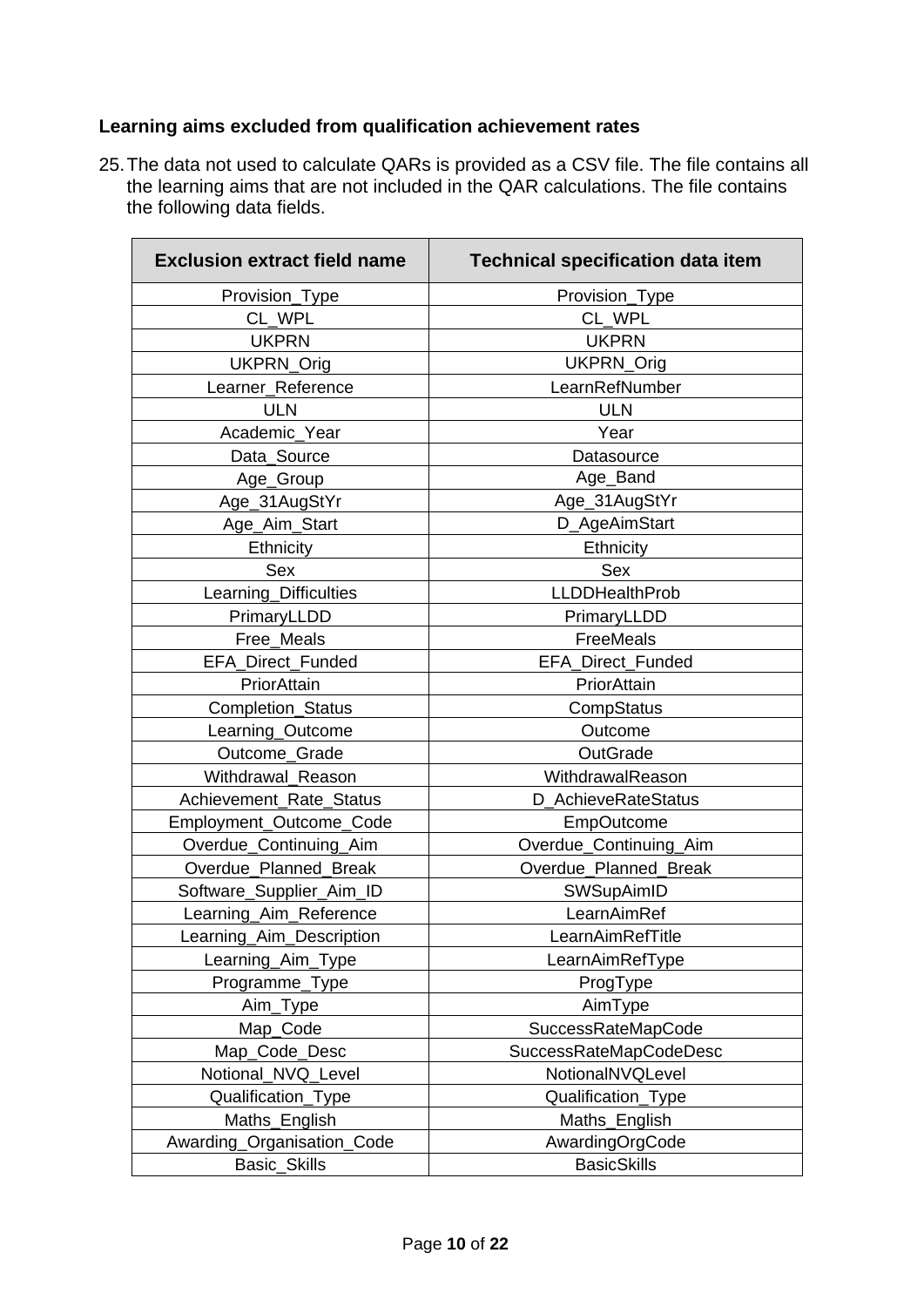| <b>Exclusion extract field name</b> | <b>Technical specification data item</b> |
|-------------------------------------|------------------------------------------|
| Basic_Skills_Type                   | BasicSkillsType                          |
| Report_Level                        | Report_Level                             |
| Full_Level_2                        | D FullLevel2                             |
| Full_Level_3                        | D FullLevel3                             |
| Sector_Subject_Area_Tier_1          | SectorSubjectAreaTier1                   |
| Sector_Subject_Area_Tier_2          | SectorSubjectAreaTier2                   |
| Subcontractor_UKPRN                 | Subcontractor_UKPRN                      |
| Subcontractor_Name                  | Subcontractor Name                       |
| Learner_Home_Postcode               | L PriorPcode                             |
| Learner_Home_Region                 | L_PriorPcode_GOR                         |
| Learner_Home_LA                     | PriorPcode_LocalAuthority                |
| Delivery_Location_Postcode          | <b>DelLocPostCode</b>                    |
| Delivery_Region                     | DelLocPostCode_GOR                       |
| Delivery_LA                         | DelLocPostCode_LocalAuthority            |
| Year_Aim_Submitted                  | YearAimSubmitted                         |
| Learning_Start_Date                 | LearnStartDate                           |
| Learning_Planned_End_Date           | LearnPlanEndDate                         |
| Learning_Actual_End_Date            | LearnActEndDate                          |
| Actual_End_Year                     | P_Actendyr                               |
| Expected_End_Year                   | P_Expendyr                               |
| Hybrid_End_Year                     | P_Hybridendyr                            |
| Start Year                          | P_Startyr                                |
| Add_Unit_Excl                       | Add_Unit_Excl                            |
| CL_Excl                             | CL_Excl                                  |
| Component_Aim_Excl                  | Component_Aim_Excl                       |
| Diagnostic_Excl                     | Diagnostic_Excl                          |
| Diploma_Excl                        | Diploma_Excl                             |
| ESF_Excl                            | ESF_Excl                                 |
| FirstSteps_Excl                     | FirstSteps_Excl                          |
| FoundationLearningWeekly_Excl       | FoundationLearningWeekly_Excl            |
| Fund_Qual_Excl                      | Fund_Qual_Excl                           |
| Innovation_Excl                     | Innovation_Excl                          |
| JIP_Excl                            | JIP Excl                                 |
| JSA_ESA_UC_Excl                     | JSA_ESA_UC_Excl                          |
| KeySkills_Excl                      | KeySkills_Excl                           |
| LLDD_Placement_Excl                 | <b>LLDD Placement Excl</b>               |
| Non_Reg_ESOL_Excl                   | Non_Reg_ESOL_Excl                        |
| Not_Funded_Excl                     | Not_Funded_Excl                          |
| Pilot_Excl                          | Pilot_Excl                               |
| Sup_Intern_Excl                     | Sup_Intern_Excl                          |
| Traineeship_Excl                    | Traineeship_Excl                         |
| <b>Tutorial_Excl</b>                | <b>Tutorial_Excl</b>                     |
| UC_Excl                             | UC_Excl                                  |
| Unitisation_Excl                    | Unitisation_Excl                         |
| Work_Exp_Excl                       | Work_Exp_Excl                            |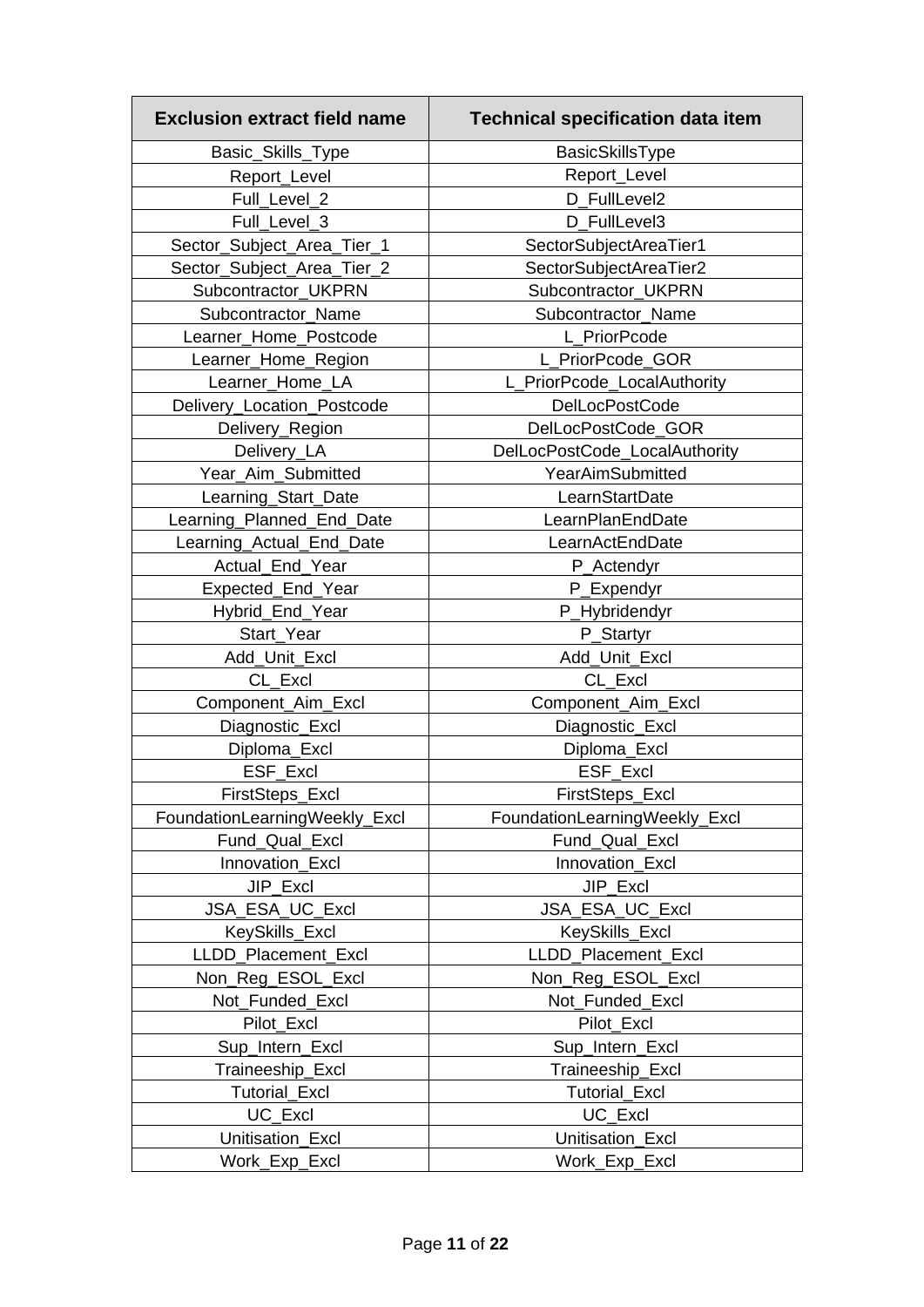## <span id="page-11-0"></span>**Analysing Achievement Rates using an Excel Pivot Table**

#### <span id="page-11-1"></span>**Updating the provider data extract files to replace codes with descriptions**

26.Some fields on the provider data extract file contain codes instead of descriptions. To make the contents of these fields easier to understand when shown in the pivot table the codes can be replaced by a description. Refer to the [ILR specification.](https://www.gov.uk/government/publications/ilr-specification-validation-rules-and-appendices-2016-to-2017)

27.Fields where codes could be replaced by a description are:

- The **Full Level 2** field, that contains values of 1 and 0. 1 can be replaced by 'Full level 2' and 0 can be replaced by 'Not full level 2'.
- The **Full\_Level\_3** field, that contains values of 1 and 0. 1 can be replaced by 'Full level 3' and 0 can be replaced by 'Not full level 3'.
- The **Maths English** field, that contains the values 'E' and 'M'. 'E' can be replaced by 'English' and 'M' can be replaced by 'Mathematics'.
- 28.The **Expected\_End\_Year** and **Hybrid\_End\_Year** only contain the first year of a funding year, for example 2016. The year could be replaced by the full year name, for example, 2016 could be replaced by 2016 to 2017.

#### <span id="page-11-2"></span>**Creating an achievement rates pivot table in Microsoft Excel**

- 29.To view achievement rates using the data in the data extract in Microsoft Excel, you need to create a pivot table using the steps below (shown using the 2010 version).
- 30.The data extract is in csv format. To create a pivot table, the file must be opened in Microsoft Excel and saved as a Microsoft Excel file.
- 31.Open the Excel format file and select 'Pivot Table' from the Insert menu.

| <b>XI</b>      | 日<br>$\rightarrow$<br>$\epsilon$ .                                                                                                                                                                                                                                                                                                                                                                                                                                                    | 嶋                            | <b>R</b>           |                |                              | E&T Included File.xlsx - Excel |                                    |            |           | 2                       | $\boxed{\uparrow}$ |                      |
|----------------|---------------------------------------------------------------------------------------------------------------------------------------------------------------------------------------------------------------------------------------------------------------------------------------------------------------------------------------------------------------------------------------------------------------------------------------------------------------------------------------|------------------------------|--------------------|----------------|------------------------------|--------------------------------|------------------------------------|------------|-----------|-------------------------|--------------------|----------------------|
|                | <b>HOME</b><br><b>FILE</b>                                                                                                                                                                                                                                                                                                                                                                                                                                                            | <b>INSERT</b>                | <b>PAGE LAYOUT</b> |                | <b>FORMULAS</b><br>DATA      | <b>REVIEW</b>                  | <b>VIEW</b>                        |            |           |                         | Stephen Wood2 *    |                      |
|                | Ŵ<br>n II v<br>豆<br>ಡ<br>$\overline{\mathbf{R}}$<br>$\tau$<br><b>In Fig.1</b><br>₩<br>$\hat{\mathcal{B}}$<br>Ω<br>51<br>п<br>4<br>ko<br>c<br>जि<br>ᅏ<br>٧X<br>Add-<br>Filters<br>Illustrations<br>Sparklines<br>Text<br>Symbols<br>Table<br>PivotTable Recommended<br>Recommended<br>Map<br>Hyperlink<br>PivotChart<br>Power<br>$\frac{1}{2}$ , $\frac{1}{2}$ , $\frac{1}{2}$<br>ins $+$<br>PivotTables<br>View<br>Charts<br>Tables<br>Reports<br>Links<br>Charts<br>Б.<br>Tours<br>ㅅ |                              |                    |                |                              |                                |                                    |            |           |                         |                    |                      |
| A1             | ۰                                                                                                                                                                                                                                                                                                                                                                                                                                                                                     |                              | Ťх                 | Provision_Type |                              |                                |                                    |            |           |                         |                    |                      |
|                | A                                                                                                                                                                                                                                                                                                                                                                                                                                                                                     | B                            | c                  | D              | E                            | F                              | G                                  | H.         |           | J                       | K                  |                      |
|                | Provision_Type CL_WPL                                                                                                                                                                                                                                                                                                                                                                                                                                                                 |                              | <b>UPIN</b>        | <b>UKPRN</b>   | Learner Reference ULN        |                                | Academic Year Data Source AgeGroup |            |           | <b>Ethnicity Sex</b>    |                    | Lear                 |
| $\overline{2}$ | $E$ & T                                                                                                                                                                                                                                                                                                                                                                                                                                                                               | <b>CL</b>                    | 199999             |                | 19999999 XXXXXXXXXXX         | 9999999999 2014/15             |                                    | <b>ILR</b> | $16 - 18$ | English / VMale         |                    | <b>LLDI</b>          |
| 3              | $E$ &T                                                                                                                                                                                                                                                                                                                                                                                                                                                                                | <b>CL</b>                    |                    |                | 199999 19999999 XXXXXXXXXXX  | 9999999999 2014/15             |                                    | <b>ILR</b> | $16 - 18$ | English / VMale         |                    | LLDI                 |
| $\overline{4}$ | $E$ & T                                                                                                                                                                                                                                                                                                                                                                                                                                                                               | <b>CL</b>                    |                    |                | 199999 19999999 XXXXXXXXXXXX | 9999999999 2014/15             |                                    | <b>ILR</b> | $16 - 18$ | English / VMale         |                    | <b>LLDI</b>          |
|                | $5$ E&T                                                                                                                                                                                                                                                                                                                                                                                                                                                                               | <b>CL</b>                    |                    |                | 199999 19999999 XXXXXXXXXXX  | 9999999999 2014/15             |                                    | <b>ILR</b> | $16 - 18$ | English / VFemale       |                    | LLDI                 |
|                | $6$ E&T                                                                                                                                                                                                                                                                                                                                                                                                                                                                               | <b>CL</b>                    | 199999             |                | 19999999 XXXXXXXXXXX         | 9999999999 2014/15             |                                    | <b>ILR</b> | $16 - 18$ | English / VFemale       |                    | LLDI                 |
| $\overline{7}$ | $E$ & T                                                                                                                                                                                                                                                                                                                                                                                                                                                                               | <b>CL</b>                    |                    |                | 199999 19999999 XXXXXXXXXXXX | 9999999999 2014/15             |                                    | <b>ILR</b> | $16 - 18$ | English / VFemale       |                    | <b>LLDI</b>          |
|                | $8$ E&T                                                                                                                                                                                                                                                                                                                                                                                                                                                                               | <b>CL</b>                    |                    |                | 199999 19999999 XXXXXXXXXXX  | 9999999999 2014/15             |                                    | <b>ILR</b> | $16 - 18$ | <b>Banglades Female</b> |                    | $ LLD(\frac{1}{2}) $ |
|                |                                                                                                                                                                                                                                                                                                                                                                                                                                                                                       | <b>E&amp;T Included File</b> |                    | $^{\circledR}$ |                              |                                | $\overline{14}$                    |            |           |                         |                    | Þ.                   |
|                | 制<br>Ħ<br>圓<br>ш<br><b>READY</b><br>100%                                                                                                                                                                                                                                                                                                                                                                                                                                              |                              |                    |                |                              |                                |                                    |            |           |                         |                    |                      |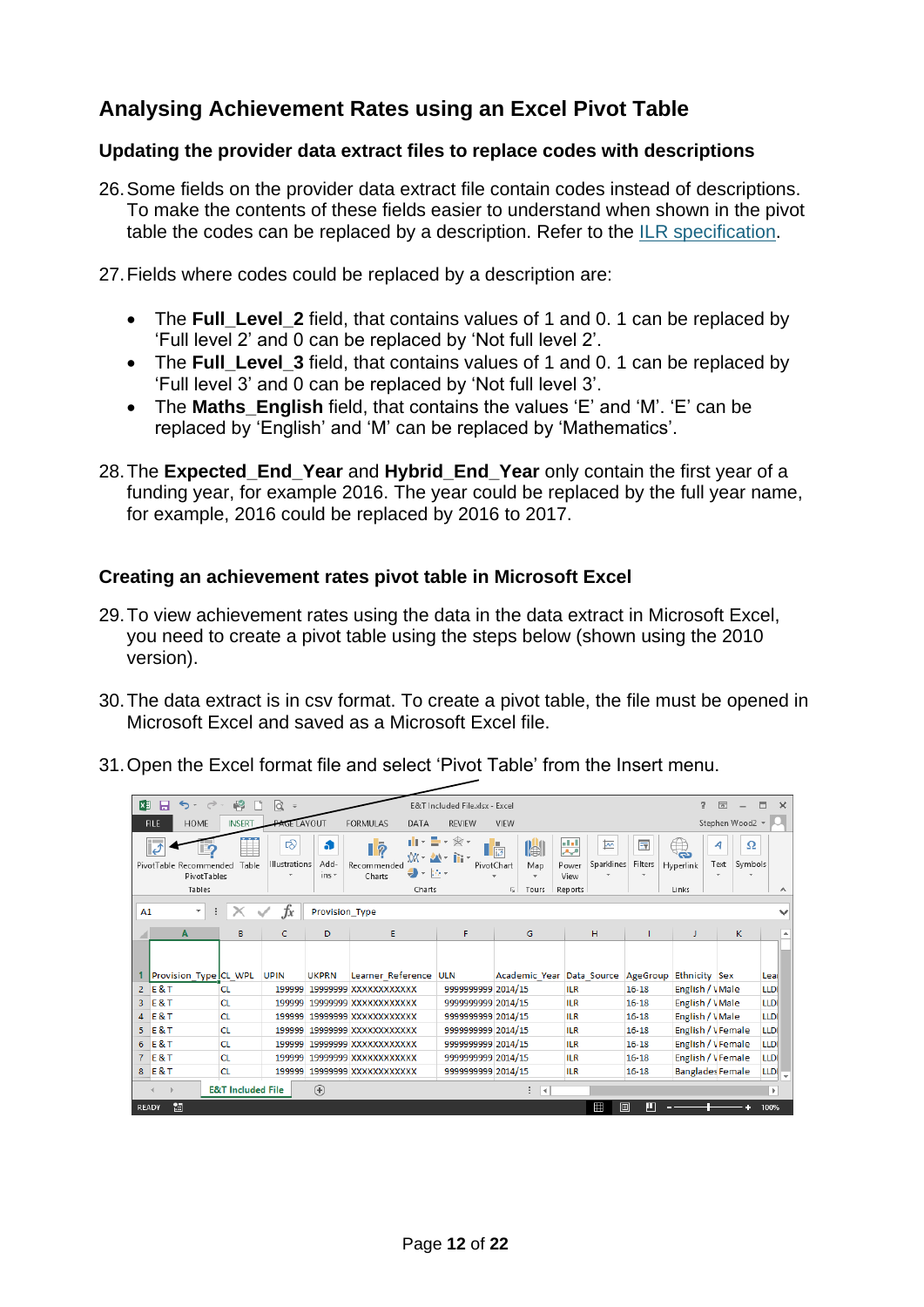32.The Create Pivot Table dialog box will be shown. Click 'OK' to create the pivot table in a separate worksheet.

|                                                    | 2<br>Create PivotTable                                   |  |  |  |  |  |  |  |
|----------------------------------------------------|----------------------------------------------------------|--|--|--|--|--|--|--|
| Choose the data that you want to analyze           |                                                          |  |  |  |  |  |  |  |
| Select a table or range                            |                                                          |  |  |  |  |  |  |  |
|                                                    | Table/Range:   'E&T Included File'!SAS1:SBHS21403        |  |  |  |  |  |  |  |
| Use an external data source                        |                                                          |  |  |  |  |  |  |  |
| Choose Connection                                  |                                                          |  |  |  |  |  |  |  |
| Connection name:                                   |                                                          |  |  |  |  |  |  |  |
|                                                    | Choose where you want the PivotTable report to be placed |  |  |  |  |  |  |  |
| O New Worksheet                                    |                                                          |  |  |  |  |  |  |  |
| Existing Worksheet                                 |                                                          |  |  |  |  |  |  |  |
| Location:                                          | 訴                                                        |  |  |  |  |  |  |  |
| Choose whether you want to analyze multiple tables |                                                          |  |  |  |  |  |  |  |
| Add this data to the Data Model                    |                                                          |  |  |  |  |  |  |  |
|                                                    | Cancel<br>OK                                             |  |  |  |  |  |  |  |

#### <span id="page-12-0"></span>**Creating the achievement rate, pass rate and retention rate fields**

- 33.The achievement rate, pass rate and retention rate have to be added to the pivot table as calculated fields. The steps to do this are shown below.
- 34.On the Pivot Table Tools menu select 'Fields, Items & Sets' in the Calculate menu, and then select 'Calculated Field'.

| 四日<br>$5 - 2 -$<br>$\mathbb{R}$<br>$\alpha$ =<br>$\Box$                                                                                                                                                                                                                                                    |                                                                                                           | E&T Included File.xlsx - Excel                      | PIVOTTABLE TOOLS                                                                                                                                                                                                                           | $\times$<br>困<br>2<br>□                                                                                                                                   |
|------------------------------------------------------------------------------------------------------------------------------------------------------------------------------------------------------------------------------------------------------------------------------------------------------------|-----------------------------------------------------------------------------------------------------------|-----------------------------------------------------|--------------------------------------------------------------------------------------------------------------------------------------------------------------------------------------------------------------------------------------------|-----------------------------------------------------------------------------------------------------------------------------------------------------------|
| <b>FILE</b><br><b>HOME</b><br>INSERT                                                                                                                                                                                                                                                                       | PAGE LAYOUT<br><b>FORMULAS</b>                                                                            | DATA<br><b>REVIEW</b><br><b>VIEW</b>                | ANALYZE<br>DESIGN                                                                                                                                                                                                                          | Stephen Wood2 *                                                                                                                                           |
| Active Field:<br>F.<br>PivotTable<br>Drill<br>Drill<br><b>Field Settings</b><br>$\overline{\phantom{a}}$<br>$Up -$<br>Down<br><b>Active Field</b>                                                                                                                                                          | IF Insert Slicer<br>恒<br>→<br><b>E</b> Insert Timeline<br>Group<br>$-\Xi$<br>Filter Connections<br>Filter | r,<br>C.<br>Refresh Change Data<br>Source *<br>Data | Fields, Items, & Sets *<br>Calculated Field<br>Actions<br>Calculated<br>Solve Order                                                                                                                                                        | كاه<br>$\overline{\mathbf{P}}$<br>$\blacksquare$<br>Show<br>imended<br>Tables<br><b>Insert Calculated Field</b>                                           |
| fx<br>$\overline{\phantom{a}}$<br>$\times$<br>✓<br>A <sub>3</sub><br>÷                                                                                                                                                                                                                                     |                                                                                                           |                                                     | <b>FR</b> List Formulas                                                                                                                                                                                                                    |                                                                                                                                                           |
| A<br>B<br>c<br>1<br>$\overline{2}$<br>3<br>4<br>PivotTable1<br>$\overline{\mathbf{5}}$<br>6<br>To build a report, choose<br>$\overline{7}$<br>fields from the PivotTable<br>8<br><b>Field List</b><br>9<br>10<br>11<br>İ<br>12<br>13<br>14<br>$\checkmark$<br>15<br>16<br>17<br>18<br>19<br>20<br>21<br>22 | D<br>Ε<br>F                                                                                               | G<br>H<br>п                                         | Create Set Based on Row Items<br>$\Delta$<br>Manage Sets<br>andar mar re and ce report<br>Provision_Type<br>CL_WPL<br>$\Box$ UPIN<br><b>UKPRN</b><br>Learner_Reference<br>Drag fields between areas below:<br>$T$ FILTERS<br>$\equiv$ ROWS | Create Set Based on Column Items<br>- x<br>츣<br>$\overline{\phantom{a}}$<br>$\Delta$<br>$\overline{\phantom{a}}$<br><b>III</b> COLUMNS<br>$\Sigma$ VALUES |
| 23<br><b>E&amp;T</b> Included File<br>Sheet1<br>雷<br><b>READY</b>                                                                                                                                                                                                                                          | $\bigoplus$<br>$\mathbb{E} \left[ \mathbb{R} \right]$                                                     |                                                     | $\overline{\mathbf{v}}$<br>Defer Layout Update<br>L.<br>$\mathbb F$<br>₩                                                                                                                                                                   | <b>UPDATE</b><br>圓<br>100%<br>ш                                                                                                                           |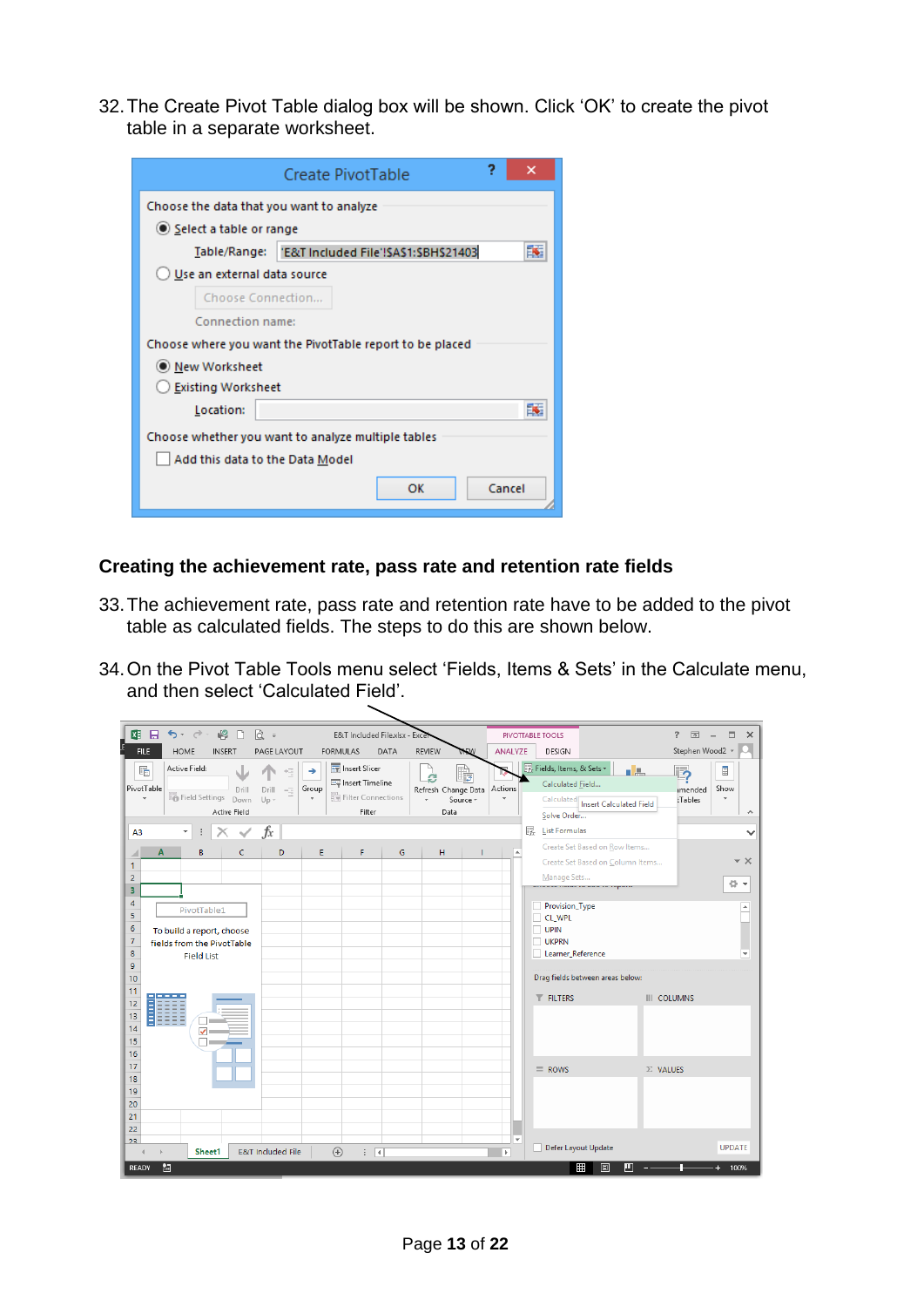- 35.Using the 'Insert Calculated Field' dialog box, create calculated fields for overall achievement rates, overall pass rates, overall retention rates and timely achievement rates. The calculations are shown below.
	- 'Overall Achievement Rate' is 'Overall\_Achiever / Overall\_Leaver'
	- 'Overall Pass Rate' is 'Overall\_Achiever / Overall\_Completer'
	- 'Overall Retention Rate' is 'Overall\_Completer / Overall\_Leaver'
	- 'Timely Achievement Rate' is 'Timely\_Achiever / Timely\_Leaver'

The dialog box shows the creation of the 'Overall Achievement Rate' field.

|                                                                                                                     |                                                                                                       | <b>Insert Calculated Field</b> |           | 2<br>× |  |
|---------------------------------------------------------------------------------------------------------------------|-------------------------------------------------------------------------------------------------------|--------------------------------|-----------|--------|--|
| Name:                                                                                                               | <b>Overall Achievement Rate</b>                                                                       |                                | v         | Add    |  |
| Formula:                                                                                                            | =Overall_Achiever/ Overall_Leaver                                                                     |                                | Delete    |        |  |
| Fields:<br>Hybrid_End_Year<br><b>Overall Leaver</b><br>Overall Achiever<br>Overall Transfer<br><b>Timely Leaver</b> | <b>Overall Planned Break</b><br>Overall_Completer<br>Leaver_Below_MS_Threshold<br><b>Insert Field</b> | ۸<br>$\checkmark$              |           |        |  |
|                                                                                                                     |                                                                                                       |                                | <b>OK</b> | Close  |  |

36.The 'Overall Achievement Rate', 'Overall Retention Rate', 'Overall Pass Rate' and 'Timely Achievement Rate' fields will appear at the end of the list of pivot table fields.

|                                           | $\mathbf{A}$                                          | B | ∸                        |                                                                                                                                                 |                                                      |
|-------------------------------------------|-------------------------------------------------------|---|--------------------------|-------------------------------------------------------------------------------------------------------------------------------------------------|------------------------------------------------------|
| 3                                         |                                                       |   |                          | PivotTable Fields                                                                                                                               | $\times$                                             |
| 4<br>5                                    | <b>Sum of Overall Achievement Rate</b><br>0.746054383 |   |                          | Choose fields to add to report:                                                                                                                 | ÷                                                    |
| 6<br>$\overline{7}$<br>8<br>9<br>10<br>11 |                                                       |   |                          | Timely_Achiever<br>Timely_Transfer<br>Limely_Planned_Break~<br>○ Overall Achievement Rate<br><b>Overall Retention Rate</b><br>Overall Pass Rate |                                                      |
| 12<br>13<br>14                            |                                                       |   |                          | <b>Timely Achievement Rate</b><br><b>MORE TABLES</b>                                                                                            |                                                      |
| 15<br>16                                  |                                                       |   |                          | Drag fields between areas below:                                                                                                                |                                                      |
| 17<br>18<br>19                            |                                                       |   |                          | <b>T</b> FILTERS                                                                                                                                | <b>III</b> COLUMNS                                   |
| 20<br>21                                  |                                                       |   |                          | $\equiv$ ROWS                                                                                                                                   | $\Sigma$ VALUES<br>Sum of Overall Achievement Rate ▼ |
| 22<br>23                                  |                                                       |   | $\overline{\phantom{a}}$ | Defect more thanks                                                                                                                              | <b>UDDATE</b>                                        |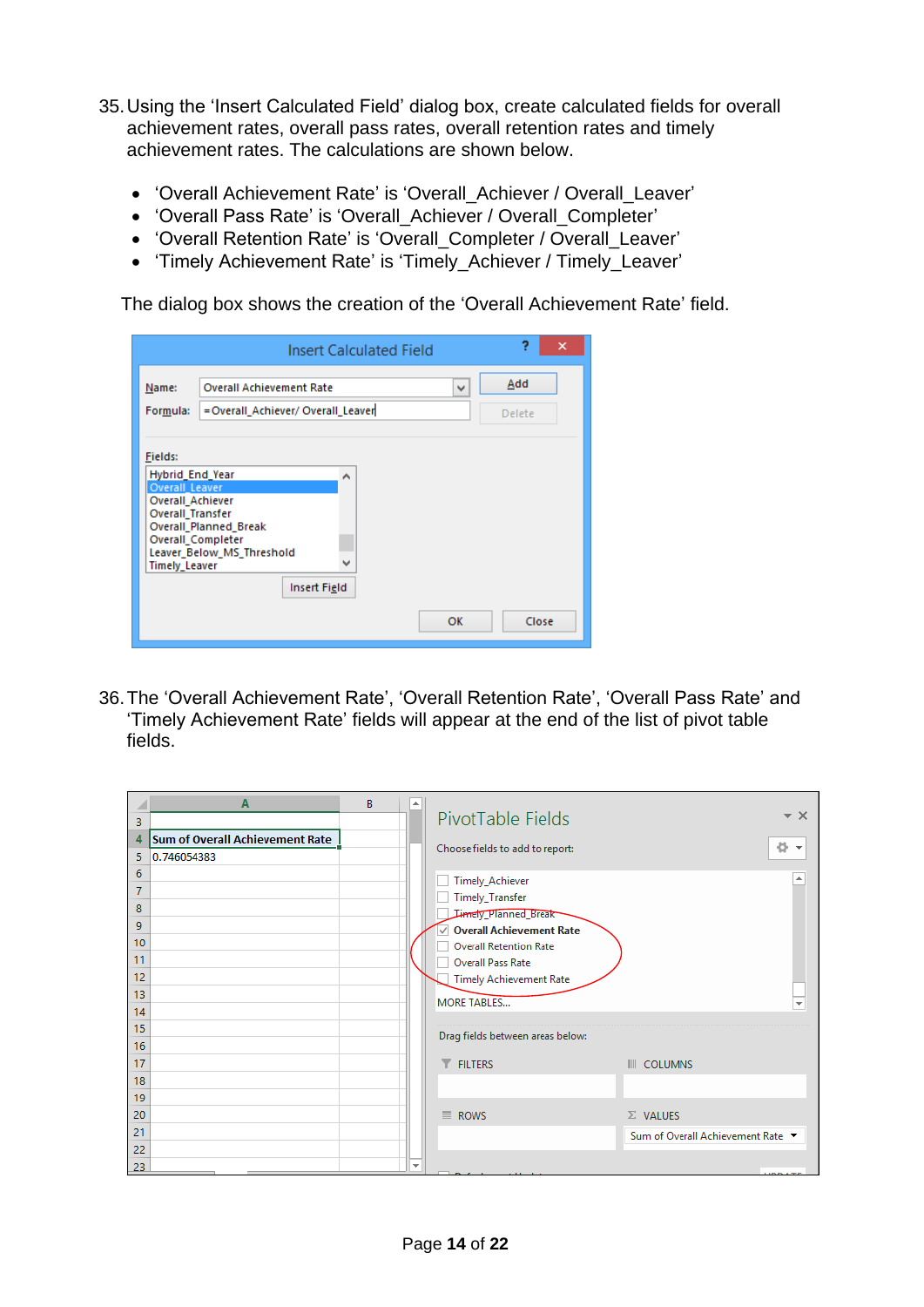37.The fields are unformatted when output in the pivot table. The fields are formatted using 'Value Field Settings', which is selected from the menu displayed by right clicking the rate value.

| $\alpha$ =<br>$5 - 6 -$<br><b>XH 日</b><br>鸣<br>$\Box$                                                                              | E&T Included File.xlsx - Excel                                                                                                                                              |                                              | <b>PIVOTTABLE TOOLS</b>                                                                                                                                              | 2                                                                       | 闲<br>$\Box$<br>$\times$<br>$\sim$                      |
|------------------------------------------------------------------------------------------------------------------------------------|-----------------------------------------------------------------------------------------------------------------------------------------------------------------------------|----------------------------------------------|----------------------------------------------------------------------------------------------------------------------------------------------------------------------|-------------------------------------------------------------------------|--------------------------------------------------------|
| <b>FILE</b><br>HOME<br><b>INSERT</b>                                                                                               | PAGE LAYOUT<br><b>FORMULAS</b><br>DATA                                                                                                                                      | <b>REVIEW</b><br>VIEW                        | ANALYZE<br>DESIGN                                                                                                                                                    |                                                                         | Stephen Wood2 *                                        |
| Active Field:<br>曘<br>Sum of Overall Ac<br>PivotTable<br>Drill<br><b>En</b> Field Settings<br>$\mathbf{v}$<br>Down<br>Active Fleld | Imsert Slicer<br>→<br>恒<br>Imert Timeline<br>Group<br>Drill<br>$-\overline{-}$<br>Filter Connections<br>$Up -$<br>Filter                                                    | e<br>Refresh Change Data<br>Source *<br>Data | Fx Fields, Items, & Sets v<br>i.<br>$\mathcal{L}_{f_{X}}$ OLAP Tools $\mathcal{L}_{Y}$<br>Actions<br>$E_{\overline{G}}^{\overline{G}}$ Relationships<br>Calculations | ြာ<br>$\mathbf{I}$ is<br>PivotChart Recommended<br>PivotTables<br>Tools | $\overline{\Xi}$<br>Show<br>÷<br>$\boldsymbol{\wedge}$ |
| $\times$<br>٠<br><b>A4</b>                                                                                                         | fx<br>0.809035840484604                                                                                                                                                     |                                              |                                                                                                                                                                      |                                                                         |                                                        |
| A<br>1<br>$\overline{2}$<br>Sum of Overall Achievement R<br>3                                                                      | B<br>D<br>c<br>Ε<br>$\mathbf{A} \times \mathbf{A}$ $\mathbf{C}$ + % + $\mathbf{C}$<br>Calibri<br>$-111$<br>$B$ $I \equiv \bigcirc f$ $A \cdot \Box \cdot M \cdot M \cdot M$ | e.                                           | PivotTable Fields<br>Choose fields to add to report:                                                                                                                 |                                                                         | – ×<br>준 ㅜ                                             |
| 0.80902524<br>4                                                                                                                    |                                                                                                                                                                             |                                              | Provision_Type                                                                                                                                                       |                                                                         |                                                        |
| 5                                                                                                                                  | <b>Light Copy</b>                                                                                                                                                           | CL WPL                                       |                                                                                                                                                                      |                                                                         |                                                        |
| $\boldsymbol{6}$                                                                                                                   | 丽<br>Format Cells                                                                                                                                                           | $\Box$ UPIN                                  |                                                                                                                                                                      |                                                                         |                                                        |
| $\overline{7}$                                                                                                                     | Number Format                                                                                                                                                               | <b>UKPRN</b>                                 |                                                                                                                                                                      |                                                                         |                                                        |
| 8                                                                                                                                  | <b>P</b><br>Refresh                                                                                                                                                         |                                              | Learner Reference                                                                                                                                                    |                                                                         |                                                        |
| 9                                                                                                                                  |                                                                                                                                                                             | $\Box$ ULN                                   |                                                                                                                                                                      |                                                                         |                                                        |
| 10                                                                                                                                 | Sort                                                                                                                                                                        | b.                                           | Academic_Year                                                                                                                                                        |                                                                         |                                                        |
| 11                                                                                                                                 | Remove "Sum of Overall Achievement Rate"                                                                                                                                    |                                              | Data Source                                                                                                                                                          |                                                                         |                                                        |
| 12                                                                                                                                 | Summarize Values By                                                                                                                                                         | $\Box$ AgeGroup                              |                                                                                                                                                                      |                                                                         |                                                        |
| 13                                                                                                                                 |                                                                                                                                                                             | b.                                           | Drag fields between areas below:                                                                                                                                     |                                                                         |                                                        |
| 14                                                                                                                                 | Show Values As                                                                                                                                                              |                                              |                                                                                                                                                                      |                                                                         |                                                        |
| 15                                                                                                                                 | 림<br><b>Show Details</b>                                                                                                                                                    | <b>T</b> FILTERS                             |                                                                                                                                                                      | <b>III</b> COLUMNS                                                      |                                                        |
| 16                                                                                                                                 | $\mathbb{F}$<br>Value Field Settings                                                                                                                                        |                                              |                                                                                                                                                                      |                                                                         |                                                        |
| 17                                                                                                                                 | PivotTable Options                                                                                                                                                          |                                              |                                                                                                                                                                      |                                                                         |                                                        |
| 18                                                                                                                                 | 凬<br>Hide Field List                                                                                                                                                        |                                              |                                                                                                                                                                      |                                                                         |                                                        |
| 19                                                                                                                                 |                                                                                                                                                                             | $\equiv$ ROWS                                |                                                                                                                                                                      | $\Sigma$ VALUES                                                         |                                                        |
| 20                                                                                                                                 |                                                                                                                                                                             |                                              |                                                                                                                                                                      | Sum of Overall Achievement Rate                                         |                                                        |
| 21                                                                                                                                 |                                                                                                                                                                             |                                              |                                                                                                                                                                      |                                                                         |                                                        |
| 22                                                                                                                                 |                                                                                                                                                                             |                                              |                                                                                                                                                                      |                                                                         |                                                        |
| 23<br>Sheet1                                                                                                                       | E&T Include $\ldots$ $(+)$<br>ा च                                                                                                                                           | $\overline{\mathbf{v}}$<br>[∌]               | Defer Layout Update                                                                                                                                                  |                                                                         | <b>UPDATE</b>                                          |
| 雷<br>READY                                                                                                                         |                                                                                                                                                                             |                                              |                                                                                                                                                                      | ₩<br>圓<br>л                                                             | 100%                                                   |

38.On the 'Value Field Settings dialog box select 'Number Format' and format the fields as percentages, to 1 decimal place.

| Value Field Settings                                                                                    |
|---------------------------------------------------------------------------------------------------------|
| Source Name: Overall Achievement Rate<br>Custom Name: Sum of Overall Achievement Rate                   |
| Summarize Values By<br><b>Show Values As</b>                                                            |
| Summarize value field by                                                                                |
| Choose the type of calculation that you want to use to summarize<br>data from the selected field<br>Sum |
| ۸<br>Count<br>Average<br>Max                                                                            |
| Min<br>v<br>Product                                                                                     |
| ОΚ<br>Cancel<br><b>Number Format</b>                                                                    |
|                                                                                                         |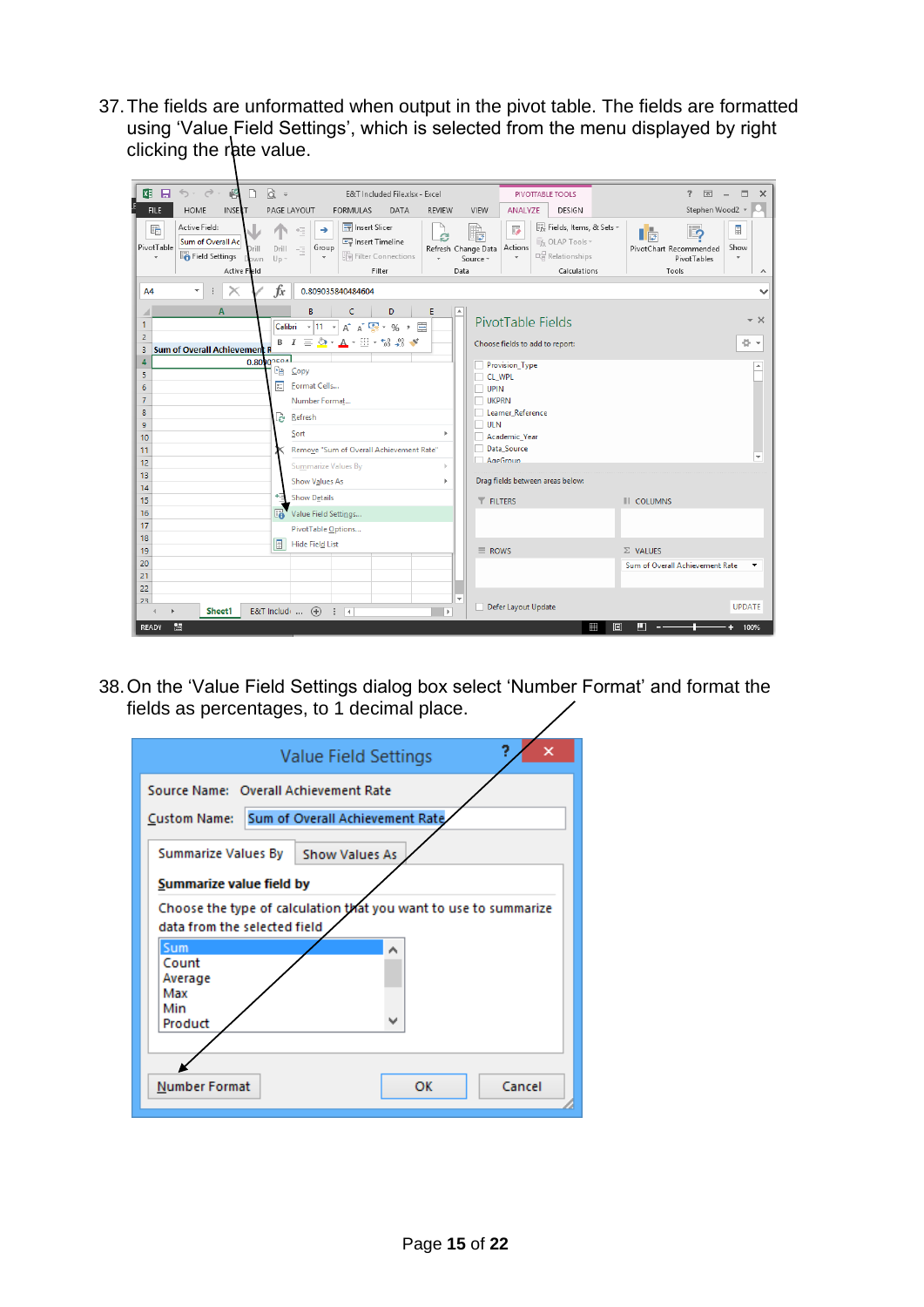| 9<br>×<br><b>Format Cells</b>                                                                                                                                                                                                    |
|----------------------------------------------------------------------------------------------------------------------------------------------------------------------------------------------------------------------------------|
| Number<br>Category:<br>Sample<br>General<br>Number<br>80.9%<br>Currency<br>Accounting<br>÷<br>$\overline{1}$<br>Decimal places:<br>Date<br><b>Time</b><br>Percentage<br>Fraction<br>Scientific<br>Text<br>Special<br>Custom<br>v |
| Percentage formats multiply the cell value by 100 and displays the result with a percent symbol.                                                                                                                                 |
| OK<br>Cancel                                                                                                                                                                                                                     |

<span id="page-15-0"></span>**Showing the overall achievement, pass and retention rates in the pivot table**

- 39.The **hybrid end year** must be used when showing the overall achievement rate, overall pass rate and overall retention rate. Continuing aims have a hybrid end date of 2016.5. Continuing aims are present in the data extract as they are included in the timely achievement rate calculation. You must add the QAR Status Overall field to the pivot filter area and set this to 'QAR Inclusions'
- 40.There are two ways of showing the three-year rate trend, as rows or as columns. The format chosen will depend on the other dimensions being displayed.
- 41.To show trend data in columns the pivot table should be set up as shown below.

|                                 | K.                              | L    | M                 | N                | $\circ$ | $\blacktriangle$ |                                             |                               |
|---------------------------------|---------------------------------|------|-------------------|------------------|---------|------------------|---------------------------------------------|-------------------------------|
|                                 |                                 |      |                   |                  |         |                  | PivotTable Fields                           |                               |
| QAR Status Overall              | $QAR$ Inclusions $\overline{r}$ |      |                   |                  |         |                  |                                             | 登                             |
|                                 |                                 |      |                   |                  |         |                  | Choose fields to add to report:             |                               |
|                                 | <b>Column Labels</b>            |      |                   |                  |         |                  | Overall_Completer                           |                               |
| <b>Values</b>                   | 2013                            | 2014 |                   | 2015 Grand Total |         |                  | Leaver_Below_MS_Threshold                   |                               |
| Sum of Overall_Leaver           | 914                             | 1003 | 995               | 2912             |         |                  | Timely_Leaver                               |                               |
| Sum of Overall Achievement Rate |                                 |      | 91.8% 86.6% 91.3% | 89.8%            |         |                  | Timely_Achiever                             |                               |
| Sum of Overall Pass rate        | 100.0% 98.4% 98.9%              |      |                   | 99.1%            |         |                  | ○ QAR Status Overall                        |                               |
| Sum of Overall Retention rate   |                                 |      | 91.8% 88.0% 92.3% | 90.7%            |         |                  | QAR_Status_Timely                           |                               |
|                                 |                                 |      |                   |                  |         |                  | ○ Overall Achievement Rate                  |                               |
|                                 |                                 |      |                   |                  |         |                  | $\triangledown$ Overall Pass rate           |                               |
|                                 |                                 |      |                   |                  |         |                  | ○ Overall Retention rate                    |                               |
|                                 |                                 |      |                   |                  |         |                  | Timely Achievement Rate                     |                               |
|                                 |                                 |      |                   |                  |         |                  | <b>MORE TABLES</b>                          |                               |
|                                 |                                 |      |                   |                  |         |                  |                                             |                               |
|                                 |                                 |      |                   |                  |         |                  | Drag fields between areas below:            |                               |
|                                 |                                 |      |                   |                  |         |                  |                                             |                               |
|                                 |                                 |      |                   |                  |         |                  | <b>T</b> FILTERS                            | <b>III</b> COLUMNS            |
|                                 |                                 |      |                   |                  |         |                  | QAR_Status_Overall<br>$\blacktriangledown$  | Hybrid_End_Year               |
|                                 |                                 |      |                   |                  |         |                  |                                             |                               |
|                                 |                                 |      |                   |                  |         |                  |                                             |                               |
|                                 |                                 |      |                   |                  |         |                  |                                             |                               |
|                                 |                                 |      |                   |                  |         |                  |                                             |                               |
|                                 |                                 |      |                   |                  |         |                  | $\equiv$ ROWS                               | $\Sigma$ VALUES               |
|                                 |                                 |      |                   |                  |         |                  | $\Sigma$ Values<br>$\overline{\phantom{a}}$ | Sum of Overall Leaver         |
|                                 |                                 |      |                   |                  |         |                  |                                             | Sum of Overall Achievemen     |
|                                 |                                 |      |                   |                  |         |                  |                                             |                               |
|                                 |                                 |      |                   |                  |         |                  |                                             | Sum of Overall Pass rate      |
|                                 |                                 |      |                   |                  |         |                  |                                             | Sum of Overall Retention rate |
|                                 |                                 |      |                   |                  |         |                  |                                             |                               |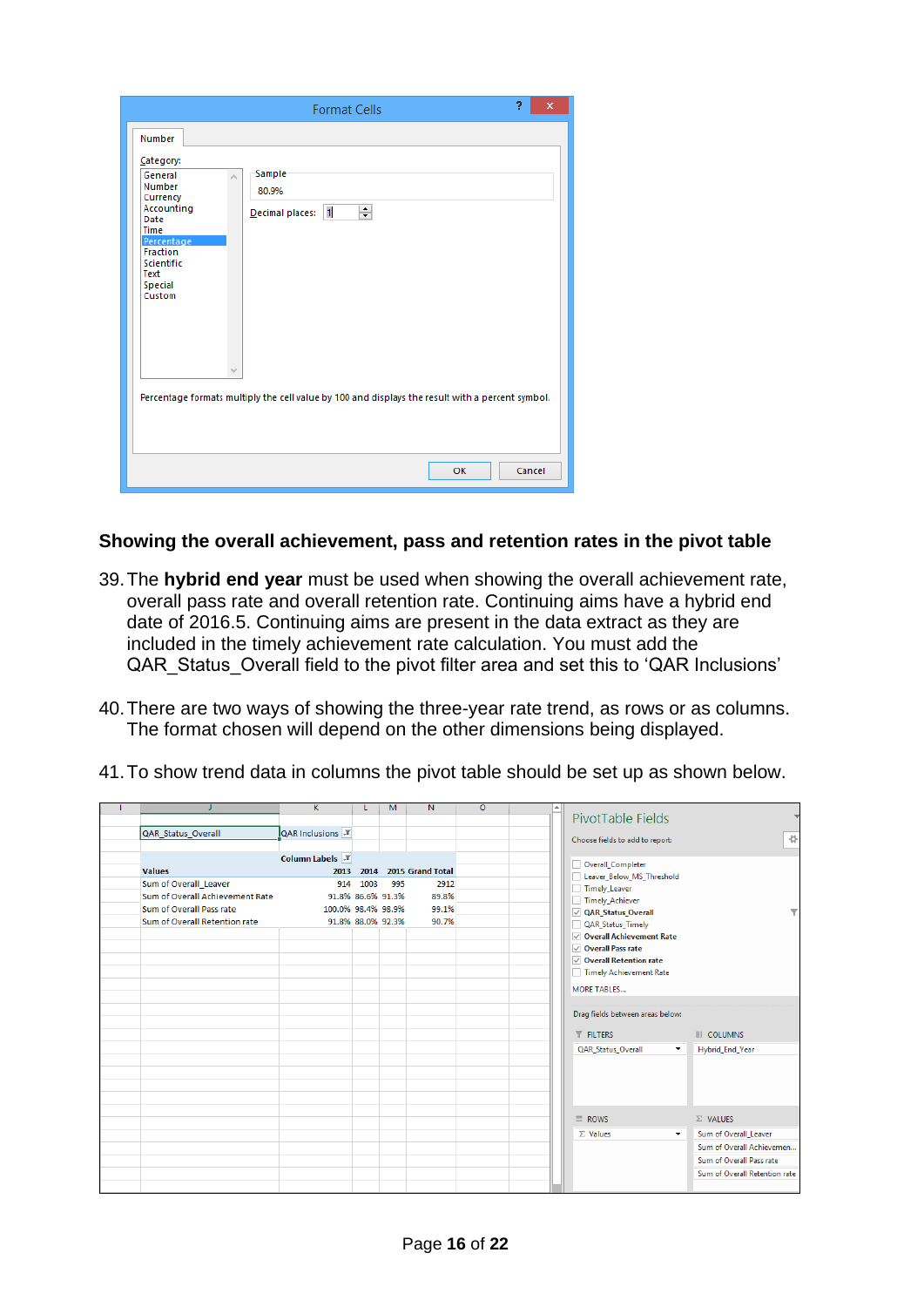42.When data is first shown in the pivot table a 'Grand Total' value will be shown. As a grand total is not relevant to QARs it should be removed. The field is removed by right clicking on the 'Grand Totals' cell and selecting 'Remove Grand Total'

| п                                                         | K.                 | L.           | M                 | N                | $\circ$                                                                                                                  | PivotTable Fields                                         |                          |                                                         | $- \times$              |
|-----------------------------------------------------------|--------------------|--------------|-------------------|------------------|--------------------------------------------------------------------------------------------------------------------------|-----------------------------------------------------------|--------------------------|---------------------------------------------------------|-------------------------|
| QAR_Status_Overall                                        | QAR Inclusions J   |              |                   |                  | Calibri $\rightarrow$ 11 $\rightarrow$ $A^*$ $A^*$ $\rightarrow$ $\rightarrow$ $\rightarrow$ $\rightarrow$ $\rightarrow$ | fields to add to report:                                  |                          |                                                         | 骨、                      |
|                                                           | Column Labels JT   |              |                   |                  | $B$ $I \equiv \bigcirc \rightarrow A \rightarrow \Box \rightarrow \land \land \land \land \land$                         | Overall_Completer                                         |                          |                                                         | $\blacktriangle$        |
| <b>Values</b><br>Sum of Overall Leaver                    | 2013<br>914        | 2014<br>1003 | 995               | 2015 Grand T-A-1 | le Copy                                                                                                                  | Leaver Below MS Threshold<br>Timely_Leaver                |                          |                                                         |                         |
| Sum of Overall Achievement Rate                           |                    |              | 91.8% 86.6% 91.3% |                  | <b>Eormat Cells</b>                                                                                                      | Timely Achiever                                           |                          |                                                         |                         |
| Sum of Overall Pass rate<br>Sum of Overall Retention rate | 100.0% 98.4% 98.9% |              | 91.8% 88.0% 92.3% |                  | Number Format<br>Refresh                                                                                                 | QAR_Status_Overall<br>QAR_Status_Timely                   |                          |                                                         | $\overline{\mathbf{v}}$ |
|                                                           |                    |              |                   |                  | Remove Grand Total                                                                                                       | ○ Overall Achievement Rate                                |                          |                                                         |                         |
|                                                           |                    |              |                   |                  | Summarize Values By ▶                                                                                                    | $\vee$ Overall Pass rate<br>$\vee$ Overall Retention rate |                          |                                                         |                         |
|                                                           |                    |              |                   | u.               | Value Field Settings                                                                                                     | Timely Achievement Rate                                   |                          |                                                         |                         |
|                                                           |                    |              |                   | T                | PivotTable Options<br>Hide Field List                                                                                    | <b>MORE TABLES</b>                                        |                          |                                                         |                         |
|                                                           |                    |              |                   |                  |                                                                                                                          | Drag fields between areas below:                          |                          |                                                         |                         |
|                                                           |                    |              |                   |                  |                                                                                                                          | <b>T</b> FILTERS                                          |                          | <b>III</b> COLUMNS                                      |                         |
|                                                           |                    |              |                   |                  |                                                                                                                          | QAR_Status_Overall                                        | $\overline{\phantom{a}}$ | Hybrid_End_Year                                         |                         |
|                                                           |                    |              |                   |                  |                                                                                                                          |                                                           |                          |                                                         |                         |
|                                                           |                    |              |                   |                  |                                                                                                                          |                                                           |                          |                                                         |                         |
|                                                           |                    |              |                   |                  |                                                                                                                          | $\equiv$ ROWS                                             |                          | $\Sigma$ VALUES                                         |                         |
|                                                           |                    |              |                   |                  |                                                                                                                          | $\Sigma$ Values                                           | $\overline{\phantom{a}}$ | Sum of Overall Leaver                                   |                         |
|                                                           |                    |              |                   |                  |                                                                                                                          |                                                           |                          | Sum of Overall Achievemen ▼<br>Sum of Overall Pass rate |                         |
|                                                           |                    |              |                   |                  |                                                                                                                          |                                                           |                          | Sum of Overall Retention rate                           |                         |
|                                                           |                    |              |                   |                  |                                                                                                                          |                                                           |                          |                                                         |                         |

## 43.To show trend data in rows the pivot table should be set up as shown below.

|                                  | K.     | L                                           | M                             | N                     | $\circ$ | $\overline{a}$ |                                            |                                 |
|----------------------------------|--------|---------------------------------------------|-------------------------------|-----------------------|---------|----------------|--------------------------------------------|---------------------------------|
|                                  |        |                                             |                               |                       |         |                | PivotTable Fields                          | $- \times$                      |
| QAR Status Overall QAR Inclusion |        |                                             |                               |                       |         |                | Choose fields to add to report:            | 谷一                              |
|                                  |        |                                             |                               |                       |         |                |                                            |                                 |
|                                  | Sum of | <b>Sum of Overall</b>                       | Sum of Overall Sum of Overall |                       |         |                | Overall_Completer                          |                                 |
| <b>Row Labels</b>                |        | T Overall Leaver Achievement Rate Pass rate |                               | <b>Retention rate</b> |         |                | Leaver_Below_MS_Threshold                  |                                 |
| 2013                             | 914    | 91.8%                                       | 100.0%                        | 91.8%                 |         |                | Timely_Leaver                              |                                 |
| 2014                             | 1003   | 86.6%                                       | 98.4%                         | 88.0%                 |         |                | Timely_Achiever                            |                                 |
| 2015                             | 995    | 91.3%                                       | 98.9%                         | 92.3%                 |         |                | √ QAR_Status_Overall                       | ▼                               |
| <b>Grand Total</b>               | 2912   | 89.8%                                       | 99.1%                         | 90.7%                 |         |                | QAR_Status_Timely<br>H                     |                                 |
|                                  |        |                                             |                               |                       |         |                | ○ Overall Achievement Rate                 |                                 |
|                                  |        |                                             |                               |                       |         |                | $\vee$ Overall Pass rate                   |                                 |
|                                  |        |                                             |                               |                       |         |                | ○ Overall Retention rate                   |                                 |
|                                  |        |                                             |                               |                       |         |                | Timely Achievement Rate                    |                                 |
|                                  |        |                                             |                               |                       |         |                | <b>MORE TABLES</b>                         | ≂                               |
|                                  |        |                                             |                               |                       |         |                |                                            |                                 |
|                                  |        |                                             |                               |                       |         |                | Drag fields between areas below:           |                                 |
|                                  |        |                                             |                               |                       |         |                | $T$ FILTERS                                | <b>III</b> COLUMNS              |
|                                  |        |                                             |                               |                       |         |                | QAR_Status_Overall<br>$\blacktriangledown$ | $\Sigma$ Values<br>۰            |
|                                  |        |                                             |                               |                       |         |                |                                            |                                 |
|                                  |        |                                             |                               |                       |         |                |                                            |                                 |
|                                  |        |                                             |                               |                       |         |                |                                            |                                 |
|                                  |        |                                             |                               |                       |         |                |                                            |                                 |
|                                  |        |                                             |                               |                       |         |                | $\equiv$ ROWS                              | $\Sigma$ VALUES                 |
|                                  |        |                                             |                               |                       |         |                | Hybrid_End_Year<br>$\blacktriangledown$    | Sum of Overall_Leaver           |
|                                  |        |                                             |                               |                       |         |                |                                            | Sum of Overall Achievemen ▼     |
|                                  |        |                                             |                               |                       |         |                |                                            | Sum of Overall Pass rate        |
|                                  |        |                                             |                               |                       |         |                |                                            | Sum of Overall Retention rate ▼ |
|                                  |        |                                             |                               |                       |         |                |                                            |                                 |
|                                  |        |                                             |                               |                       |         |                |                                            |                                 |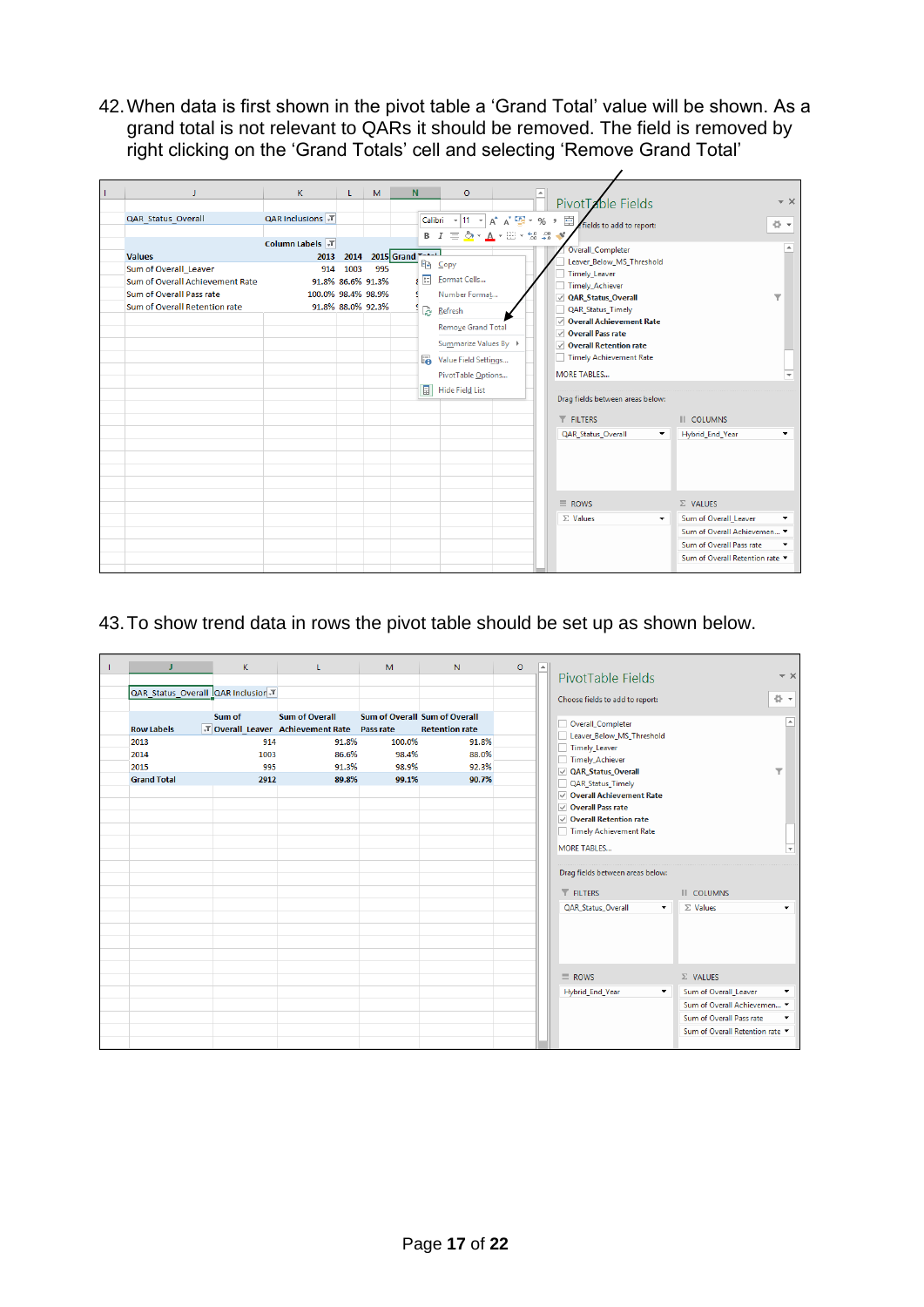#### <span id="page-17-0"></span>**Showing the timely achievement rate in the pivot table**

44.The **expected end year** must be used when showing the timely achievement rate.

- 45.There are two ways of showing the three-year rate trend, as rows or as columns. The format chosen will depend on the other dimensions being displayed.
- 46.To show trend data in columns the pivot table should be set up as shown below. You must add the 'QAR\_Status\_Timely' field to the pivot filter area and set this to 'QAR Inclusions'.

| J. | K                              | L                      | M   | N                 | $\circ$ |  |                                         |                            |                         |
|----|--------------------------------|------------------------|-----|-------------------|---------|--|-----------------------------------------|----------------------------|-------------------------|
|    |                                |                        |     |                   |         |  | PivotTable Fields                       |                            | $\sim \times$           |
|    | QAR Status Timely              | QAR Inclusions T       |     |                   |         |  | Choose fields to add to report:         |                            | 감                       |
|    |                                |                        |     |                   |         |  |                                         |                            |                         |
|    |                                | <b>Column Labels T</b> |     |                   |         |  | Actual End Year<br>○ Expected_End_Year  |                            | l es<br>۳               |
|    | <b>Values</b>                  |                        |     | 2013 2014 2015    |         |  | Hybrid_End_Year                         |                            | $\overline{\mathbf{v}}$ |
|    | Sum of Timely Leaver           | 959                    | 991 | 988               |         |  | Overall Leaver                          |                            |                         |
|    | Sum of Timely Achievement Rate |                        |     | 86.7% 82.8% 88.2% |         |  | Overall Achiever                        |                            |                         |
|    |                                |                        |     |                   |         |  | Overall_Completer                       |                            |                         |
|    |                                |                        |     |                   |         |  | Leaver Below MS Threshold               |                            |                         |
|    |                                |                        |     |                   |         |  | $\sqrt{ }$ Timely Leaver                |                            |                         |
|    |                                |                        |     |                   |         |  | Timely Achiever                         |                            |                         |
|    |                                |                        |     |                   |         |  | QAR_Status_Overall                      |                            |                         |
|    |                                |                        |     |                   |         |  | ○ QAR_Status_Timely<br>man aware they   |                            | ▼<br>÷                  |
|    |                                |                        |     |                   |         |  |                                         |                            |                         |
|    |                                |                        |     |                   |         |  | Drag fields between areas below:        |                            |                         |
|    |                                |                        |     |                   |         |  | <b>T</b> FILTERS                        | <b>III</b> COLUMNS         |                         |
|    |                                |                        |     |                   |         |  | QAR_Status_Timely<br>▼                  | Expected_End_Year          | ۰                       |
|    |                                |                        |     |                   |         |  |                                         |                            |                         |
|    |                                |                        |     |                   |         |  |                                         |                            |                         |
|    |                                |                        |     |                   |         |  |                                         |                            |                         |
|    |                                |                        |     |                   |         |  |                                         |                            |                         |
|    |                                |                        |     |                   |         |  | $\equiv$ ROWS                           | $\Sigma$ VALUES            |                         |
|    |                                |                        |     |                   |         |  | $\Sigma$ Values<br>$\blacktriangledown$ | Sum of Timely_Leaver       | $\blacktriangledown$    |
|    |                                |                        |     |                   |         |  |                                         | Sum of Timely Achievemen ▼ |                         |
|    |                                |                        |     |                   |         |  |                                         |                            |                         |
|    |                                |                        |     |                   |         |  |                                         |                            |                         |

47.To show trend data in rows the pivot table should be set up as shown below.

| J | K                                | L       | M                                                     | LA. |                                               |                                              |
|---|----------------------------------|---------|-------------------------------------------------------|-----|-----------------------------------------------|----------------------------------------------|
|   |                                  |         |                                                       |     | PivotTable Fields                             | $- \times$                                   |
|   | QAR Status Timely QAR Inclusions | $ \pi $ |                                                       |     | Choose fields to add to report:               | 를 보                                          |
|   |                                  |         |                                                       |     |                                               |                                              |
|   | <b>Row Labels</b>                |         | T Sum of Timely_Leaver Sum of Timely Achievement Rate |     | Actual_End_Year                               | E                                            |
|   | 2013                             | 959     | 86.7%                                                 |     | $\vee$ Expected_End_Year                      | T                                            |
|   | 2014                             | 991     | 82.8%                                                 |     | Hybrid_End_Year                               | ▼                                            |
|   | 2015                             | 988     | 88.2%                                                 |     | Overall_Leaver                                |                                              |
|   | <b>Grand Total</b>               | 2938    | 85.9%                                                 |     | Overall_Achiever<br>Overall_Completer         |                                              |
|   |                                  |         |                                                       |     | Leaver_Below_MS_Threshold                     |                                              |
|   |                                  |         |                                                       |     | $\vee$ Timely_Leaver                          |                                              |
|   |                                  |         |                                                       |     | Timely_Achiever                               |                                              |
|   |                                  |         |                                                       |     | QAR_Status_Overall                            |                                              |
|   |                                  |         |                                                       |     | <b>√ QAR_Status_Timely</b>                    | $\mathbb{E}$ ,                               |
|   |                                  |         |                                                       |     |                                               |                                              |
|   |                                  |         |                                                       |     | Drag fields between areas below:              |                                              |
|   |                                  |         |                                                       |     | $T$ FILTERS                                   | <b>III</b> COLUMNS                           |
|   |                                  |         |                                                       |     | QAR_Status_Timely<br>$\overline{\phantom{a}}$ | $\Sigma$ Values<br>۰                         |
|   |                                  |         |                                                       |     |                                               |                                              |
|   |                                  |         |                                                       |     |                                               |                                              |
|   |                                  |         |                                                       |     |                                               |                                              |
|   |                                  |         |                                                       |     |                                               |                                              |
|   |                                  |         |                                                       |     | $\equiv$ ROWS                                 | $\Sigma$ VALUES                              |
|   |                                  |         |                                                       |     | Expected_End_Year<br>$\blacktriangledown$     | Sum of Timely_Leaver<br>$\blacktriangledown$ |
|   |                                  |         |                                                       |     |                                               | Sum of Timely Achievemen ▼                   |
|   |                                  |         |                                                       |     |                                               |                                              |
|   |                                  |         |                                                       |     |                                               |                                              |
|   |                                  |         |                                                       |     |                                               |                                              |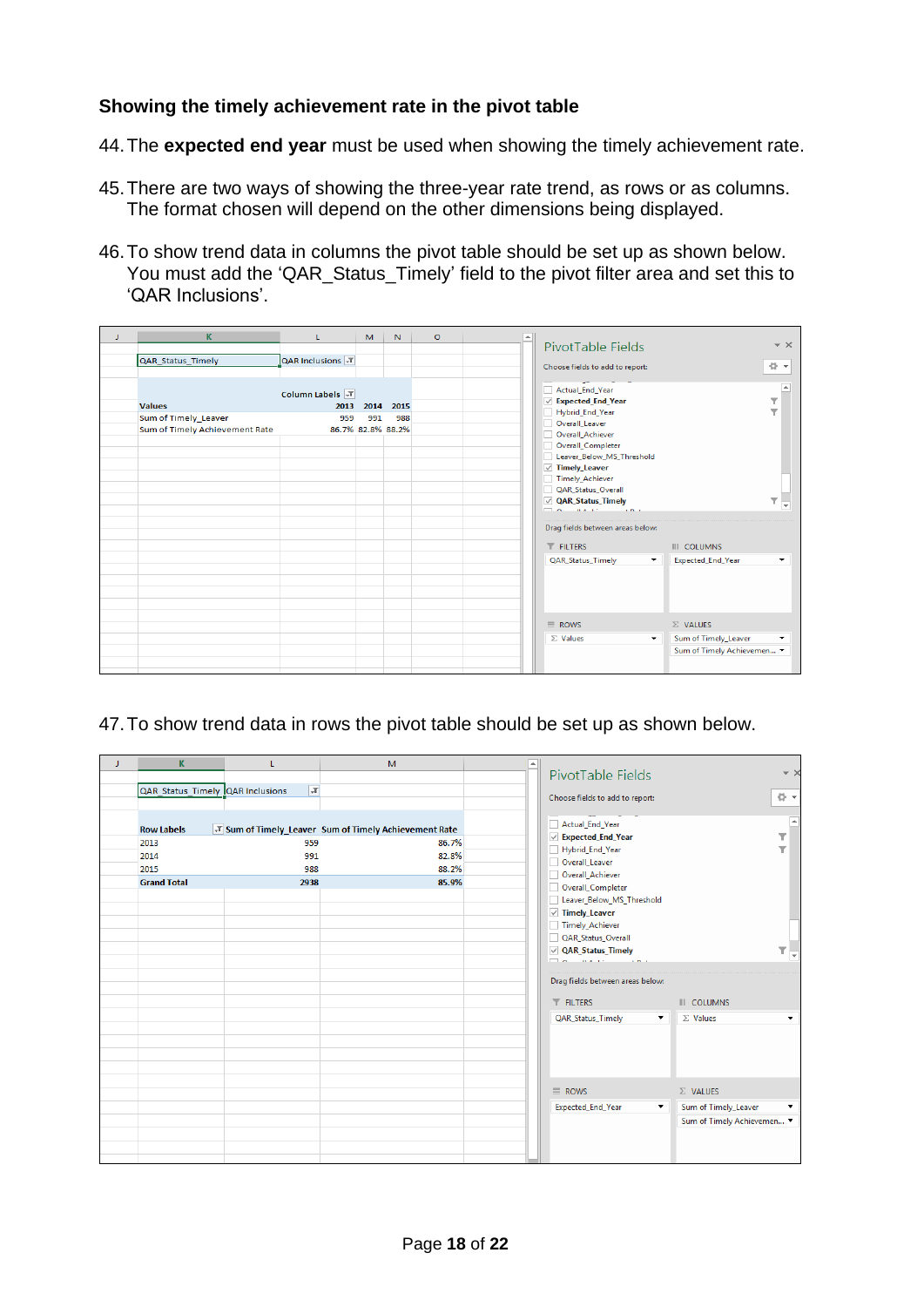#### <span id="page-18-0"></span>**Examples of ways to configure the pivot table**

- 48.The following screenshots show how to configure the pivot table to show overall cohort and overall achievement rates for various fields, we have used Sector Subject Area Tier 1 as an example.
- 49.In the following screenshots '#DIV/0!' is shown in some of the overall achievement rate fields. This is because the number of overall leavers is zero and Excel is trying to divide by zero, which is not possible and therefore displays an error.

| ĸ                                             |                        | M                       | N.               | $C -$ |                                           |                             |            |
|-----------------------------------------------|------------------------|-------------------------|------------------|-------|-------------------------------------------|-----------------------------|------------|
|                                               |                        |                         |                  |       | PivotTable Fields                         |                             | $- \times$ |
| QAR_Status_Overall                            | <b>QAR Inclusions</b>  |                         |                  |       |                                           |                             |            |
|                                               |                        |                         |                  |       | Choose fields to add to report:           |                             | 骨一         |
|                                               |                        |                         |                  |       |                                           |                             |            |
|                                               | <b>Column Labels</b> J |                         |                  |       | Map Code                                  |                             | A.         |
| $\rightarrow$<br><b>Row Labels</b>            | 2013                   |                         | 2014 2015        |       | Map Code Desc                             |                             |            |
| 01 - Health, Public Services and Care         |                        |                         |                  |       | Notional NVQ Level                        |                             |            |
| Sum of Overall Leaver                         | 13                     | $\overline{\mathbf{a}}$ | 10 <sup>10</sup> |       | Qualification Type                        |                             |            |
| Sum of Overall Achievement Rate               | 84.6%                  |                         | 66.7% 90.0%      |       | Maths English<br>Report Level             |                             |            |
| 06 - Information and Communication Technology |                        |                         |                  |       | Full Level 2                              |                             |            |
| Sum of Overall Leaver                         | 547                    | 315                     | 290              |       | Full Level 3                              |                             |            |
| Sum of Overall Achievement Rate               | 89.4%                  |                         | 84.4% 89.0%      |       | Sector_Subject_Area_Tier_1                |                             |            |
| 07 - Retail and Commercial Enterprise         |                        |                         |                  |       | Sector Subject Area Tier 2                |                             |            |
| Sum of Overall Leaver                         | 39                     | 9                       | 66               |       | Subcontractor_UKPRN                       |                             |            |
| Sum of Overall Achievement Rate               | 89.7%                  |                         | 66.7% 98.5%      |       | more and the second second                |                             | $-1$       |
| 13 - Education and Training                   |                        |                         |                  |       | Drag fields between areas below:          |                             |            |
| Sum of Overall Leaver                         | 3                      |                         |                  |       |                                           |                             |            |
| Sum of Overall Achievement Rate               |                        | 100.0% #DIV/0! 0.0%     |                  |       | <b>T</b> FILTERS                          | <b>III</b> COLUMNS          |            |
| 14 - Preparation for Life and Work            |                        |                         |                  |       | <b>QAR_Status_Overall</b><br>$\checkmark$ | <b>Hybrid End Year</b>      |            |
| Sum of Overall Leaver                         | 278                    | 640                     | 556              |       |                                           |                             |            |
| Sum of Overall Achievement Rate               | 96.8%                  |                         | 88.3% 93.3%      |       |                                           |                             |            |
| 15 - Business, Administration and Law         |                        |                         |                  |       |                                           |                             |            |
| Sum of Overall Leaver                         | 34                     | 36                      | 71               |       |                                           |                             |            |
| Sum of Overall Achievement Rate               | 94.1%                  |                         | 83.3% 80.3%      |       |                                           |                             |            |
|                                               |                        |                         |                  |       | $\equiv$ ROWS                             | $\Sigma$ VALUES             |            |
|                                               |                        |                         |                  |       | Sector Subject Area Tier 1 -              | Sum of Overall Leaver       |            |
|                                               |                        |                         |                  |       | $\Sigma$ Values                           | Sum of Overall Achievemen ▼ |            |
|                                               |                        |                         |                  |       |                                           |                             |            |

50.To select only the 'Basic Skills Maths and English' and 'GCSE Maths and English' qualification types a filter needs to be applied. Click the downward arrow to display the filter pop-up screen and select the required qualification types.

| x  | $\mathbb{R}$<br>$5 - 2 -$<br>$\Box$<br>日                                                                                                                                                                                                | $Q = E8T$ Incl<br>$\Box$<br>$? \quad \boxed{2} \quad -$<br>$\times$                                                     | 粤<br>如日<br><b>R</b><br>$\overline{z}$ E&T Incl                                                                                                                                                                                                                                                                                                                                               | $2 -$<br>$\boxed{\triangle}$<br>$\mathbf{x}$<br>$\Box$                            |
|----|-----------------------------------------------------------------------------------------------------------------------------------------------------------------------------------------------------------------------------------------|-------------------------------------------------------------------------------------------------------------------------|----------------------------------------------------------------------------------------------------------------------------------------------------------------------------------------------------------------------------------------------------------------------------------------------------------------------------------------------------------------------------------------------|-----------------------------------------------------------------------------------|
|    | <b>FILE</b>                                                                                                                                                                                                                             | HO INSE PAG FOR DAT REVI VIE ANA DESI Stephen *                                                                         | INSE PAG FOR DAT REVI VIE ANA DESI Stephen -<br><b>FILE</b>                                                                                                                                                                                                                                                                                                                                  |                                                                                   |
| A3 | $\cdot$ : $\times \check{f}$                                                                                                                                                                                                            | $\checkmark$                                                                                                            | $\times \checkmark$ fx<br>▼.<br>$\pm$                                                                                                                                                                                                                                                                                                                                                        |                                                                                   |
|    | PivotTable Fields<br>Choose fields to add to report:<br>Notional NVQ Level<br>$\vee$ Qualification Type<br>Maths_English<br>$\vee$ Report_Level<br>Full_Level_2<br>Full Level 3<br>Drag fields between areas below:<br><b>T</b> FILTERS | $\sim \times$<br>츣<br>$\overline{\mathbf{v}}$<br>$\overline{\phantom{a}}$<br><b>III</b> COLUMNS<br>Hybrid_End_Year<br>۰ | PivotTable Fields<br>Choose fields to add to report:<br>Notional_NVQ_Level<br>$\vee$ Qualification Type<br>θl<br>Sort A to Z<br>$\frac{7}{4}$ Sort Z to A<br>More Sort Options<br>$\overline{\mathbf{K}}$<br>Clear Filter From "Qualification_Type"<br><b>Label Filters</b><br>Þ.<br><b>COLUMNS</b><br><b>Value Filters</b><br>lybrid End Year<br>م<br>Search<br>$\blacksquare$ (Select All) | $\sim$ $\times$<br>骨下                                                             |
|    | $\equiv$ ROWS<br>Qualification_Type<br>▼<br>Report_Level<br>▼<br>$\Sigma$ Values<br>۰<br>Defer Layout Update<br>雷<br>H<br><b>READY</b><br>间                                                                                             | $\Sigma$ VALUES<br>Sum of Overall_Leaver<br>Sum of Overall Achievement Rate ▼<br><b>UPDATE</b><br>ш<br>100%             | $\Box$ A Level<br>$\Box$ Access to HE<br><b>VALUES</b><br>$\Box$ AS Level<br>$\Box$ Award<br>Basic Skills Maths and English<br>$\Box$ Certificate<br>$\Box$ Diploma<br>$\Box$ ESOL<br>GCSE Maths and English<br>OK<br>Cancel                                                                                                                                                                 | um of Overall_Leaver<br>um of Overall Achievement Rate ▼<br><b>UPDATE</b><br>100% |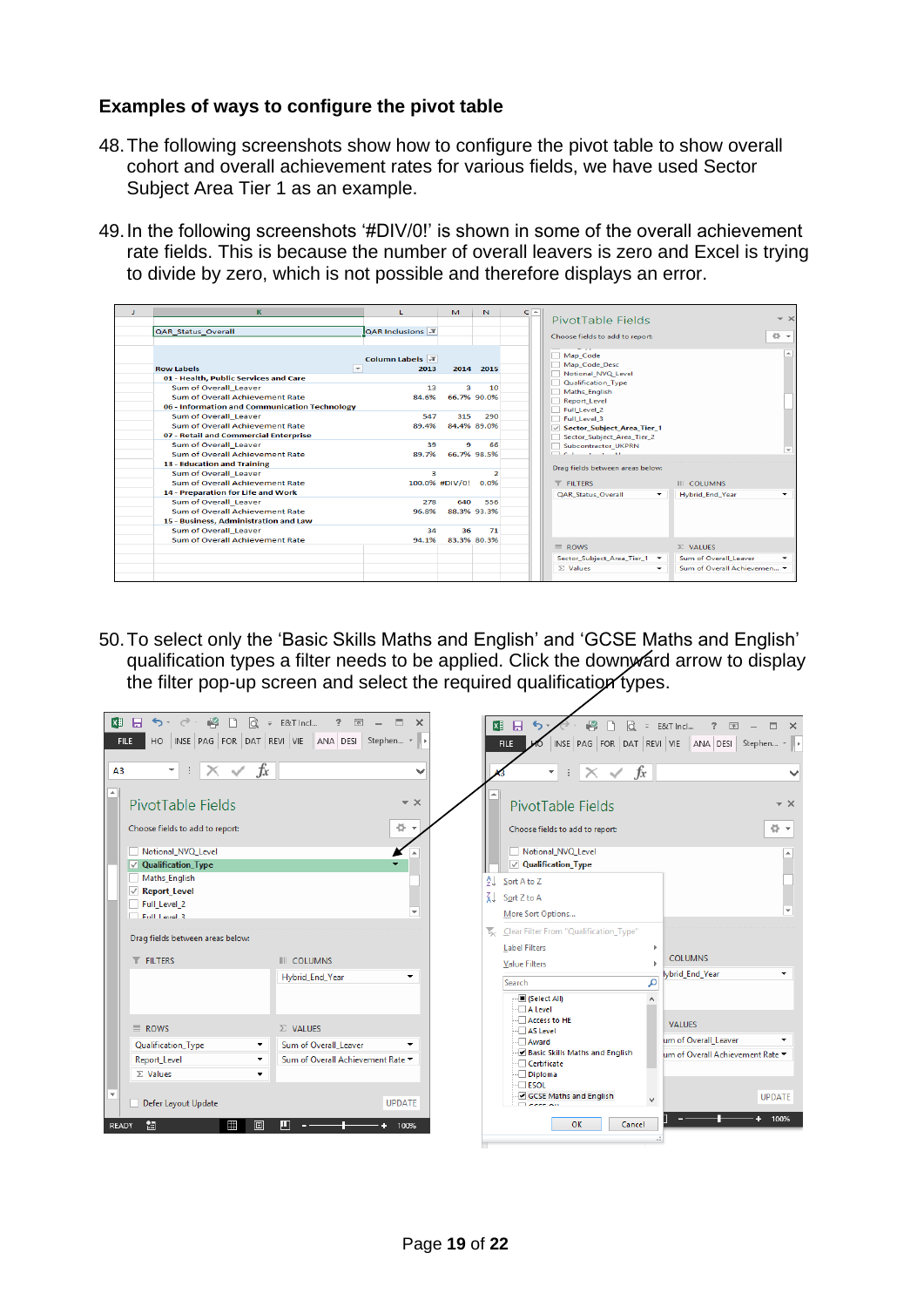| K                                                                                                      | $\mathbf{L}$                     | M                           | PivotTable Fields                                                                                               |                                                           |                                              | $- \times$ |
|--------------------------------------------------------------------------------------------------------|----------------------------------|-----------------------------|-----------------------------------------------------------------------------------------------------------------|-----------------------------------------------------------|----------------------------------------------|------------|
| QAR Status Overall                                                                                     | QAR Inclusions T                 |                             | Choose fields to add to report:                                                                                 |                                                           |                                              | 를 보        |
| <b>Row Labels</b><br><b>E</b> Basic Skills Maths and English                                           | Column Labels \T<br>$\mathbf{r}$ | 2013 2014                   | Notional NVQ Level<br>$\vee$ Qualification Type<br>$\vee$ Maths English<br>√ Report_Level                       |                                                           |                                              | ۳          |
| <b>Electry and Level 1</b><br>F<br>Sum of Overall Leaver<br>Sum of Overall Achievement Rate<br>м       | 3                                | 45<br>100.0% 91.1% 77       | Full_Level_2<br>Full_Level_3<br>Sector_Subject_Area_Tier_1<br>Sector_Subject_Area_Tier_2<br>Subcontractor UKPRN |                                                           |                                              |            |
| Sum of Overall Leaver<br>Sum of Overall Achievement Rate<br>Entry and Level 1 Sum of Overall Leaver    | 6<br>9                           | 26<br>83.3% 76.9% 88<br>71  | Subcontractor Name<br>Learner_Home_Postcode                                                                     |                                                           |                                              |            |
| Entry and Level 1 Sum of Overall Achievement Rate<br><b>Elevel 2</b>                                   |                                  | 88.9% 85.9% 83              | Drag fields between areas below:                                                                                |                                                           |                                              |            |
| E<br>Sum of Overall Leaver<br>Sum of Overall Achievement Rate<br>м                                     | 8                                | 27<br>75.0% 88.9% 80        | <b>T</b> FILTERS<br>QAR_Status_Overall                                                                          | $\blacktriangledown$                                      | <b>III</b> COLUMNS<br><b>Hybrid End Year</b> |            |
| Sum of Overall Leaver<br>Sum of Overall Achievement Rate<br>Level 2 Sum of Overall Leaver              | 7<br>15                          | 24<br>100.0% 75.0% 78<br>51 |                                                                                                                 |                                                           |                                              |            |
| <b>Level 2 Sum of Overall Achievement Rate</b><br>Basic Skills Maths and English Sum of Overall Leaver | 24                               | 86.7% 82.4% 79<br>122       | $\equiv$ ROWS<br>Qualification_Type                                                                             | $\blacktriangledown$                                      | $\Sigma$ VALUES<br>Sum of Overall Leaver     |            |
| Basic Skills Maths and English Sum of Overall Achievement Rate                                         |                                  | 87.5% 84.4% 81              | Report_Level<br>Maths_English<br>$\Sigma$ Values                                                                | $\overline{\phantom{a}}$<br>$\overline{\phantom{a}}$<br>۰ | Sum of Overall Achievemen ▼                  |            |

## <span id="page-19-0"></span>**Analysing Minimum Standards using an Excel Pivot Table**

#### <span id="page-19-1"></span>**Showing the leavers below minimum standards threshold in the pivot table**

51.The **hybrid end year** must be used when showing the leavers below minimum standards threshold. The Leaver\_Below\_MS\_Threshold field is only populated for the 2016/17 hybrid end year.

#### <span id="page-19-2"></span>**Showing the percentage below minimum standards threshold in the pivot table**

52.The calculation for percentage below minimum standards threshold cannot be done with a calculated field because the denominator is the total number of learning aims for the provider. The calculation for percentage below minimum standards threshold is:

Sum of Leaver\_Below\_MS\_Threshold

 $- X 100$ 

Grand Total of Sum of Overall Leaver

Where QAR\_Status\_Overall = 'QAR Inclusions'.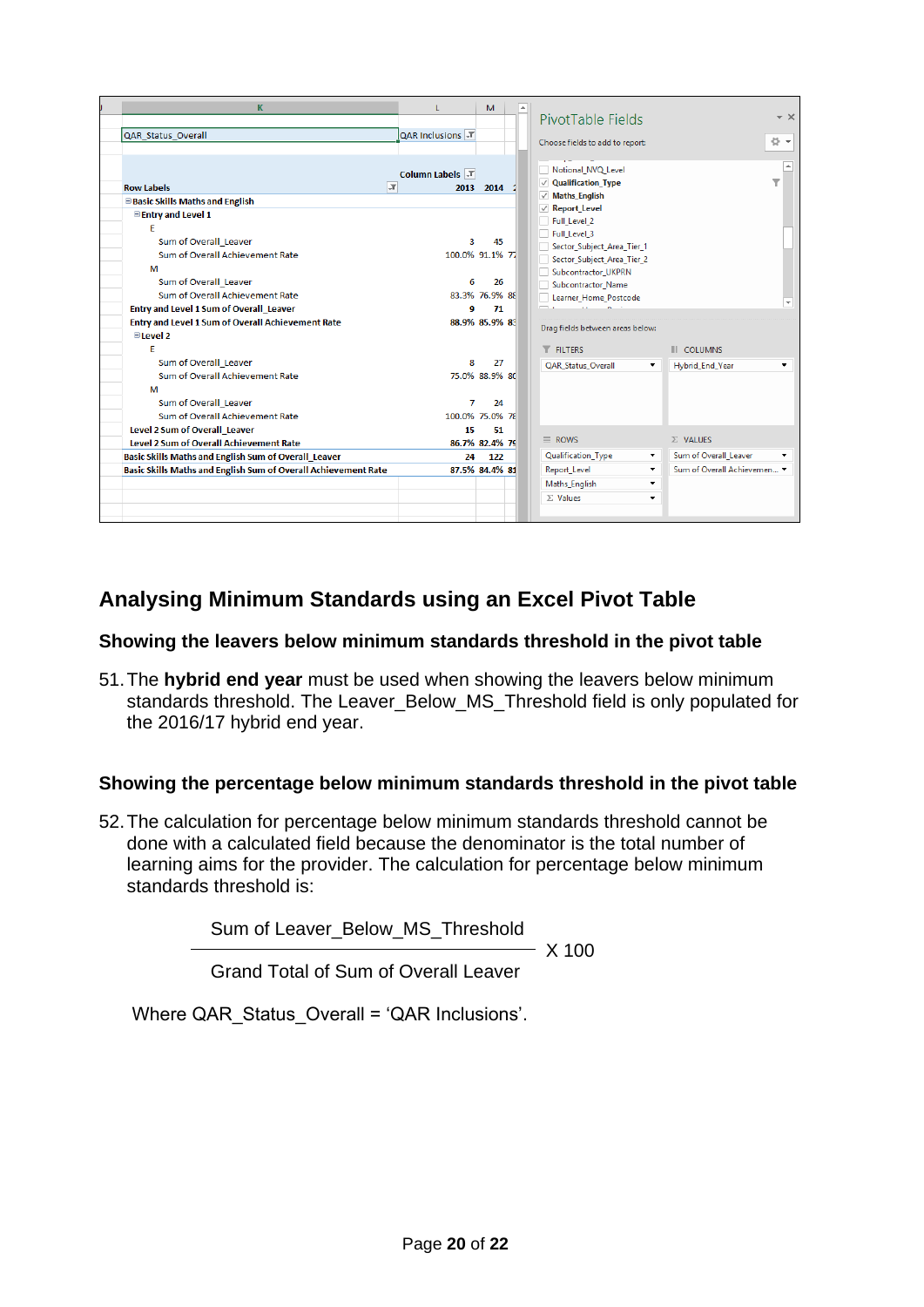53.In the example below, that shows minimum standards information by qualification type, the formula for the Award percentage below minimum standards threshold is C5/\$B\$13. \$ is used to ensure that when the formula is copied to the other cells it still references the Grand total cell.

|     | X<br><b>IFERROR</b><br>$\overline{\phantom{a}}$ | $f_x$<br>$=C5/\$B$13$                 |                                                                              |                |
|-----|-------------------------------------------------|---------------------------------------|------------------------------------------------------------------------------|----------------|
|     | A                                               | B                                     | C                                                                            | D              |
|     | QAR Status Overall                              | $\mathbb{F}$<br><b>QAR Inclusions</b> |                                                                              |                |
| 2   | Hybrid_End_Year                                 | ĻT.<br>2015                           |                                                                              |                |
| 3   |                                                 |                                       |                                                                              |                |
|     |                                                 |                                       |                                                                              |                |
| 4   | <b>Row Labels</b>                               |                                       | Sum of Overall_Leaver Sum of Leaver_Below_MS_Threshold % Below Min Standards |                |
| 5   | Award                                           | 64                                    |                                                                              | 0 = C5/\$B\$13 |
| 6   | Basic Skills Maths and English                  | 117                                   | o                                                                            | 0.0%           |
| 7   | Certificate                                     | 176                                   | 13                                                                           | 1.3%           |
| 8   | Diploma                                         | 192                                   | 40                                                                           | 4.0%           |
| 9   | <b>ESOL</b>                                     | 319                                   | 2                                                                            | 0.2%           |
| 10  | Other Non-Regulated                             | 21                                    | 0                                                                            | 0.0%           |
| 11  | <b>Other Regulated</b>                          | 4                                     | 0                                                                            | 0.0%           |
| 12. | <b>QCF Unit</b>                                 | 102                                   | 0                                                                            | 0.0%           |
| 13. | <b>Grand Total</b>                              | 995                                   | 55                                                                           | 5.5%           |
| 14  |                                                 |                                       |                                                                              |                |
|     |                                                 |                                       |                                                                              |                |

## <span id="page-20-0"></span>**Examples of ways to configure the pivot table**

- 54.The following screenshot shows how to configure the pivot table to show overall cohort and learners below minimum standards threshold for Sector Subject Area Tier 1 as an example.
- 55.It is not valid to show the learners below minimum standards tolerance by any learner characteristic, or by any geography. This is because the learner and the geography are not used when determining whether a learning aim is below minimum standards.

|                                               | F                                | G                                                                              | н    | A.               | PivotTable Fields                | $- \times$                 |
|-----------------------------------------------|----------------------------------|--------------------------------------------------------------------------------|------|------------------|----------------------------------|----------------------------|
| QAR Status Overall                            | QAR Inclusions<br>$\mathbb{T}_+$ |                                                                                |      |                  |                                  |                            |
| <b>Hybrid End Year</b>                        | $\overline{r}$<br>2015           |                                                                                |      |                  | Choose fields to add to report:  | 를 보                        |
|                                               |                                  |                                                                                |      |                  |                                  |                            |
|                                               |                                  |                                                                                |      |                  | Notional_NVQ_Level               | $\overline{a}$             |
| <b>Row Labels</b>                             |                                  | v Sum of Overall Leaver Sum of Leaver Below MS Threshold % Below Min Standards |      |                  | Qualification_Type               |                            |
| 01 - Health, Public Services and Care         | 10                               | $\mathbf{0}$                                                                   | 0.0% |                  | Maths English                    |                            |
| 06 - Information and Communication Technology | 290                              | 43                                                                             | 4.3% |                  | Report Level                     |                            |
| 07 - Retail and Commercial Enterprise         | 66                               | n                                                                              | 0.0% |                  | Full Level 2                     |                            |
| 13 - Education and Training                   | $\overline{2}$                   |                                                                                | 0.2% |                  | Full Level 3                     |                            |
| 14 - Preparation for Life and Work            | 556                              | $\overline{2}$                                                                 | 0.2% |                  | Sector_Subject_Area_Tier_1       |                            |
| 15 - Business, Administration and Law         | 71                               | R                                                                              | 0.8% |                  | Sector Subject Area Tier 2       |                            |
| <b>Grand Total</b>                            | 995                              | 55                                                                             | 5.5% |                  | Subcontractor UKPRN              |                            |
|                                               |                                  |                                                                                |      |                  | Subcontractor_Name               |                            |
|                                               |                                  |                                                                                |      |                  | Learner_Home_Postcode            |                            |
|                                               |                                  |                                                                                |      |                  | Learner_Home_Region              |                            |
|                                               |                                  |                                                                                |      |                  | Learner_Home_LA                  |                            |
|                                               |                                  |                                                                                |      |                  | Delivery_Location_Postcode       |                            |
|                                               |                                  |                                                                                |      |                  | Delivery_Region                  | ×                          |
|                                               |                                  |                                                                                |      |                  |                                  |                            |
|                                               |                                  |                                                                                |      |                  | Drag fields between areas below: |                            |
|                                               |                                  |                                                                                |      | <b>T</b> FILTERS |                                  | III COLUMNS                |
|                                               |                                  |                                                                                |      |                  | <b>QAR Status Overall</b><br>۰   | $\Sigma$ Values<br>۰       |
|                                               |                                  |                                                                                |      |                  | <b>Hybrid End Year</b><br>۰      |                            |
|                                               |                                  |                                                                                |      |                  |                                  |                            |
|                                               |                                  |                                                                                |      |                  |                                  |                            |
|                                               |                                  |                                                                                |      |                  |                                  |                            |
|                                               |                                  |                                                                                |      |                  |                                  |                            |
|                                               |                                  |                                                                                |      |                  |                                  |                            |
|                                               |                                  |                                                                                |      |                  |                                  |                            |
|                                               |                                  |                                                                                |      | $\equiv$ ROWS    |                                  | $\Sigma$ VALUES            |
|                                               |                                  |                                                                                |      |                  | Sector_Subject_Area_Tier_1 >     | Sum of Overall Leaver<br>۰ |
|                                               |                                  |                                                                                |      |                  |                                  | Sum of Leaver Below MS T   |
|                                               |                                  |                                                                                |      |                  |                                  |                            |